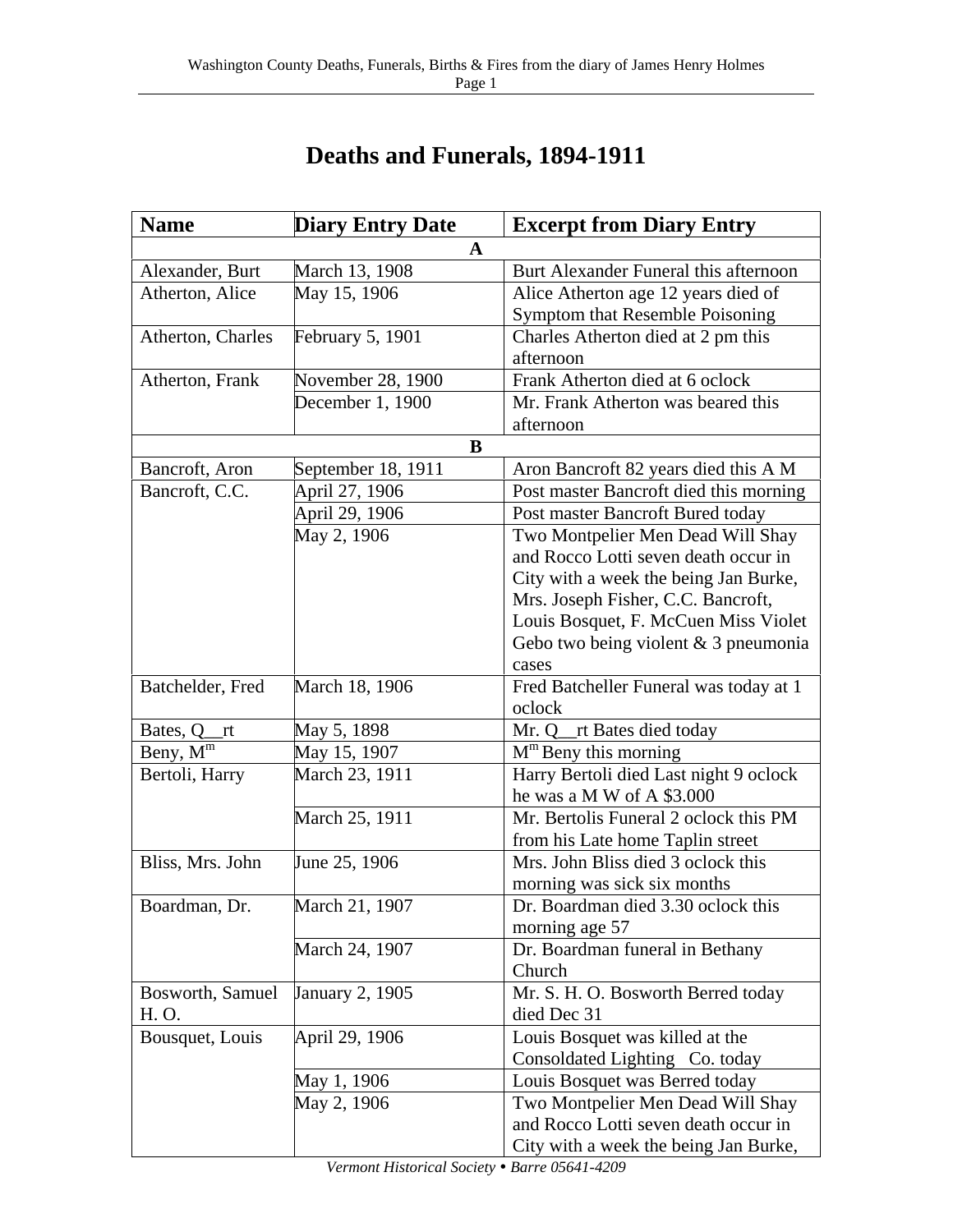|                  |                    | Mrs. Joseph Fisher, C.C. Bancroft,     |
|------------------|--------------------|----------------------------------------|
|                  |                    | Louis Bosquet, F. McCuen Miss Violet   |
|                  |                    | Gebo two being violent $& 3$ pneumonia |
|                  |                    | cases                                  |
| Boyce, _ess      | October 13, 1901   | ess Boyce died last night              |
| Boyce, Guy       | Nov 24, 1900       | Mr. Guy Boyce was beared this          |
|                  |                    | afternoon                              |
| Boyce, Mrs.      | March 26, 1911     | Clate went to Waitsfield to a Mrs.     |
|                  |                    | Boyce funeral                          |
| Burk, Jim        | April 26, 1906     | Yung Jim Burk was found all cut up on  |
|                  |                    | the R.R. Track 6 oclock this morning   |
| Burnham, H.E.    | May 2, 1906        | H.E. Burnham Died of Woodbury he       |
|                  |                    | was Represented                        |
| Butler, George   | September 21, 1911 | Geo Butler died this morning           |
|                  | September 23, 1911 | Geo Butler Funeral this PM 2 oclock    |
| Brown, Alden     | April 8, 1909      | Alden Brown hung himself in Leland     |
|                  |                    | Barn been drinking of late and was out |
|                  |                    | of his head I saw him about 2 oclock   |
|                  |                    | and he was found about 4 oclock        |
| Brown, Mr.       | October 30, 1911   | Mr. Joe Brown father died 10 oclock    |
|                  |                    | Last                                   |
|                  |                    |                                        |
| Briard, Jim      | September 13, 1911 | Jim Briard found dead in Pidgon        |
|                  |                    | Hollow Fayston this AM                 |
| Bryan, Willis    | May 19, 1911       | Willis Bryan of Waterbury Funeral      |
|                  |                    | today Died Tuesday night               |
|                  | $\mathbf C$        |                                        |
| Carleton, Judge  | February 24, 1909  | Judge Carleton Died 7 oclock this      |
|                  |                    | morning sick 3 days with pneumonia     |
|                  |                    | age 70 been Judge of probate for 25    |
|                  |                    | years                                  |
| Carpenter, Mrs.  | December 15, 1910  | Mrs. Henry Carpenter died this         |
| Henry            |                    | morning                                |
|                  | December 17, 1910  | Mrs. Henry Carpenter Funeral this P.M. |
| Chamberlin, Mrs. | April 17, 1909     | Mrs. Harry Chamberlin died 9 oclock    |
| Harry            |                    | last night of child birth              |
| Charles, Rob     | April 9, 1908      | Rob Chas died 22 years old             |
|                  | April 11, 1908     | Rob Chas funeral                       |
| Childs, Leon     | November 4, 1908   | Leon Childs of Moretown died 3         |
|                  |                    | oclock this morning                    |
|                  | November 7, 1908   | Leon Childs Funeral today at 2 oclock  |
|                  |                    | at his home on Moretown Common         |
| Childs, Mrs.     | February 22, 1898  | Leon Chiles mother died after a long   |
| (mother of Leon  |                    | sickness                               |
| Childs)          |                    |                                        |
| Clark, Mrs.      | January 4, 1908    | Mrs. Clark died 6.45 AM she was        |
|                  |                    | staying at Mrs. Dichom next to us      |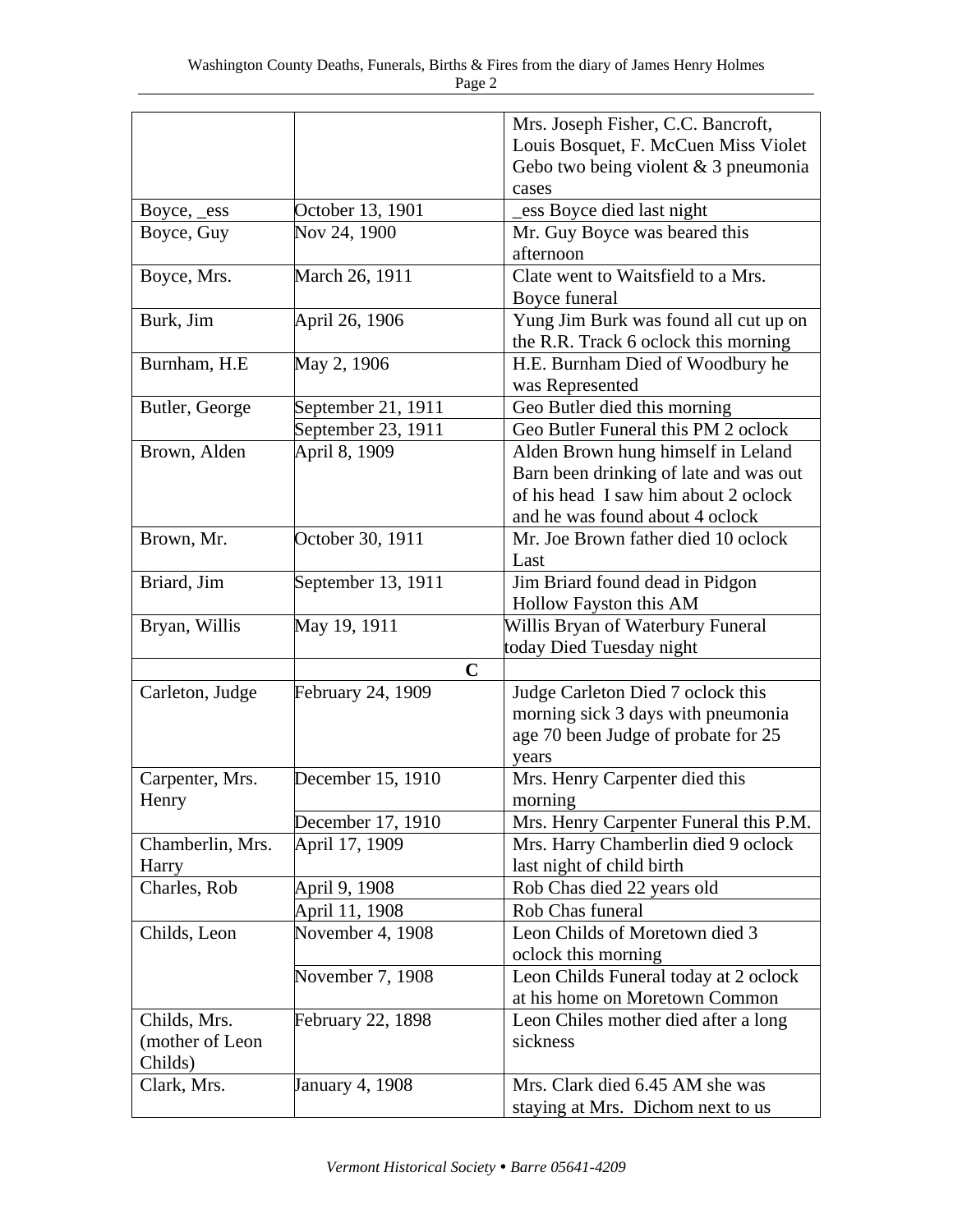| Clough, C. F.     | July 27, 1899     | Mr. C. F. Clough got kill by the         |
|-------------------|-------------------|------------------------------------------|
|                   |                   | Electric cars to cars went over he was   |
|                   |                   | 66 years old                             |
| Cobb, Mrs.        | February 16, 1905 | Mrs. Cobb died                           |
| Colby, Mrs. Geo   | May 1, 1910       | Mrs. Geo Colby died of a shock last      |
|                   |                   | week                                     |
| Colby, Mrs. S. J. | April 3, 1908     | Mrs. S. J. Colby droped dead in front of |
|                   |                   | the bakery 5 minute of 3 oclock she      |
|                   |                   | was picked up and brought in where       |
|                   |                   | Dr. Burr pronounce her dead              |
|                   | April 6, 1908     | Mrs. Colby Funeral at the Church of      |
|                   |                   | ara 2 oclock                             |
| Collin, Mrs.      | April 1, 1910     | Mrs. Morris Collin died yesterday and    |
| Morris            |                   | Funeral is tomorrow 2 oclock             |
| Conley, Dan       | April 10, 1909    | Conley was found on the track this side  |
|                   |                   | of Bolton cut into.                      |
| Cross, Harry      | May 9, 1911       | Harry Cross of St. Johnsbury Died        |
|                   | May 12, 1911      | F A Hayden went to Harry Cross           |
|                   |                   | Funeral at St. Johnsbury                 |
| Cross, Mrs. L. B. | October 25, 1903  | Mrs. L.B. Cross died 12.30 oclock        |
|                   | October 27, 1903  | Mrs. L.B. Cross funeral was 2 oclock     |
|                   |                   | we all went from the store I help about  |
|                   |                   | the flowers set on the grave             |
| Cross, Mrs. O. N. | May 10, 1903      | Mrs. O. N. Cross found dead in bed       |
|                   | May 12, 1903      | Mrs. O. N. Cross was buried this         |
|                   |                   | afternoon                                |
| Cross, Oscar N.   | December 14, 1903 | Oscar Cross died 6.45 this morn in Ga.   |
|                   |                   | Mr. L.B. Cross just home from            |
|                   |                   | Washington D.C.                          |
|                   | December 19, 1903 | Chas & I got 2.30 this morning went to   |
|                   |                   | the train after O N Cross body           |
|                   | December 20, 1903 | I got up 10 oclock went to church $\&$   |
|                   |                   | went to O N Cross funerall tended door   |
|                   |                   | this evening I wrote a letter to Mert    |
| Crosset, Mr.      | December 28, 1903 | Luis Hill funeral this afternoon Mr.     |
|                   |                   | Crossett droped dead at funeral in the   |
|                   |                   | grave yard.                              |
| Cutler, Clinton   | November 18, 1910 | Clinton Cutler Died today of Plainfield  |
|                   |                   | 64 years old                             |
|                   | D                 |                                          |
| Davis, J. D.      | June 26, 1908     | J.D. Davis of Waitsfield died yesterday  |
|                   |                   | 9 oclock                                 |
|                   | June 28, 1908     | Mr. J. D. Davis furnal                   |
| Davis, Mrs.       | February 8, 1909  | two funerals Mrs. Davis and Miss         |
|                   |                   | Maycumber                                |
| Deavitt,          | December 4, 1894  | Grandma died this morning about half     |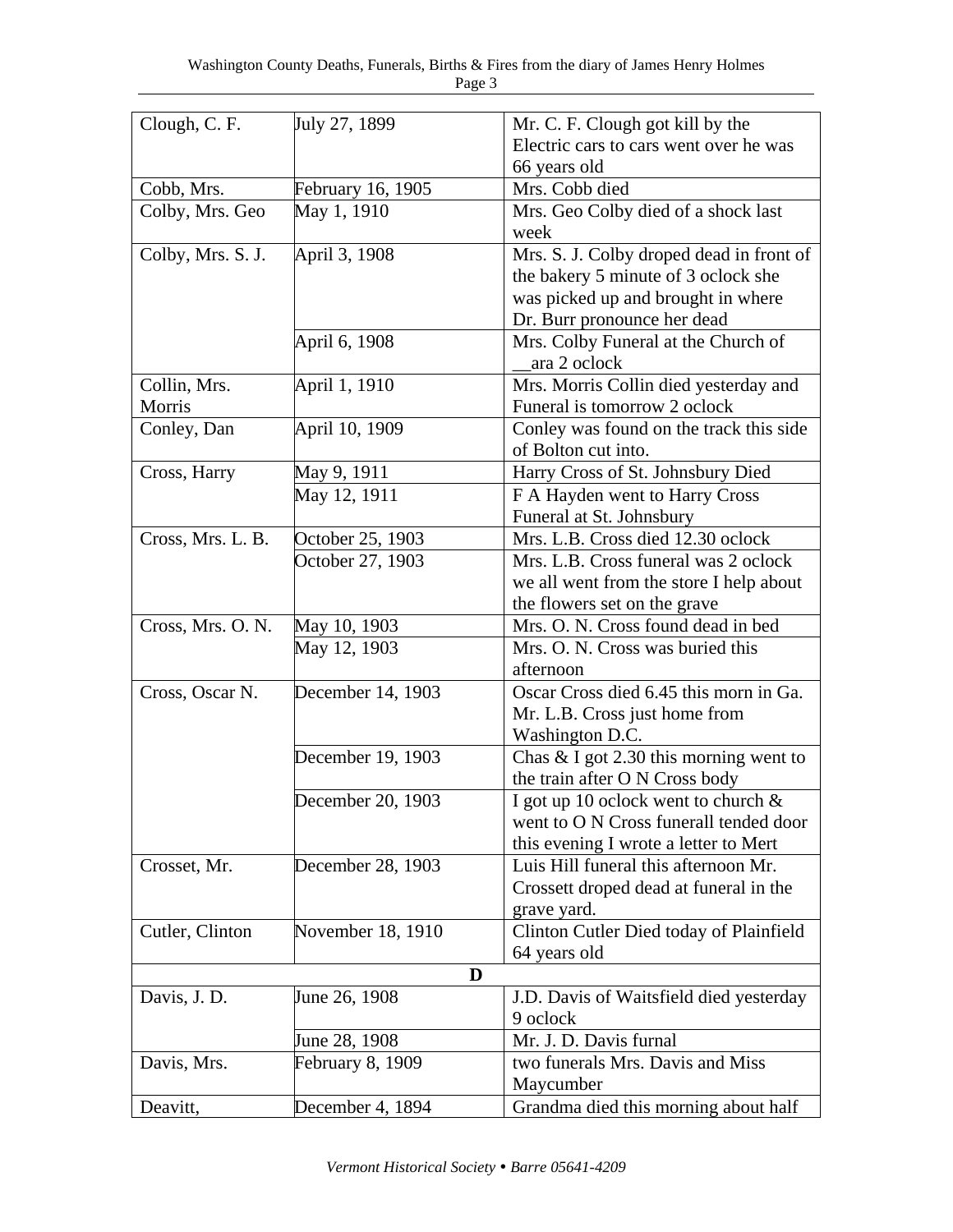| (Grandma)         |                         | past 6 oclock she had a shock mother    |
|-------------------|-------------------------|-----------------------------------------|
|                   |                         | went up to see her Aunt Mary and        |
|                   |                         | uncle Luke came down uncle Jef came     |
|                   |                         | down the 11 oclock train Aunt Eveline   |
|                   |                         | came up on the 6 oclock                 |
|                   | December 5, 1894        |                                         |
|                   |                         | Uncle Jerome commenced digging the      |
|                   |                         | grave                                   |
| Deavitt, John     | March 24, 1896          | Uncle John died 9 oclock this morning   |
| (Uncle John)      |                         | in Uncle Dan arms                       |
|                   | March 27, 1896          | Uncle John was berred today Mr. Hart    |
|                   |                         | dug the grave I came home and went to   |
|                   |                         | the fernel at 2 oclock                  |
| Deavitt, Semily   | March 5, 1905           | Great Uncle Semily Deavitt died         |
|                   |                         | yesterday                               |
| Denney, George E. | December 5, 1906        | Mr. Geo E. Denney died today            |
| Dewey, Mrs.       | May 12, 1908            | Mrs. Chas Dewey Died Last night age     |
| Charles           |                         | 79                                      |
| Dewey, Will       | May 20, 1911            | Will Dewey Fell dead going up stair to  |
|                   |                         | Dr. Chandler office 8.30 this morning   |
|                   | May 23, 1911            | Will Dewey Funeral at 2 PM today at     |
|                   |                         | <b>Christ Church</b>                    |
|                   |                         |                                         |
| Dodge, Mrs.       | April 22, 1909          | Mrs. Dodge found dead in bed this       |
|                   |                         | morning at home of Chas Wiggen 85       |
|                   |                         | years old                               |
| Donney, Mr.       | February 13, 1907       | Mr. Donney funeral this afternoon who   |
|                   |                         | was kill Monday near Dan Donovan by     |
|                   |                         | a stick of dynamite he held in his hand |
|                   |                         | age 22 Leave wife & daurtry             |
| Dudley, Warner    | November 29, 1909       | Warner Dudley Droped dead in front of   |
|                   |                         | Gill store at 10.30 A.M.                |
| Drew, Henry       | December 14, 1909       | Mr. Drew Droop dead shoveling snow      |
|                   |                         | 8 oclock this morning                   |
|                   | December 17, 1909       | Mr. Henry Drew funeral 2 oclock this    |
|                   |                         | P.M.                                    |
|                   | E                       |                                         |
| Edson, Mrs.       | January 30, 1909        | G. L. Edson mother died this after been |
| (mother of G.L.   |                         | sick about 2 weeks over 70 years old    |
| Edson)            |                         |                                         |
|                   | <b>February 2, 1909</b> | G.L. Edson mother Funeral               |
| Emerson, Mrs.     | May 17, 1909            | Ida Emerson mother died 6.30 Saturday   |
| (mother of Ida    |                         | evening she mother of 15 children of    |
| Emerson)          |                         | which 10 are living                     |
|                   | May 18, 1909            | Mrs. Emerson funeral 9 oclock this      |
|                   |                         | forenoon                                |
| Ewing, Mrs.       | March 18, 1910          | Mrs. Ewing furnell this morning         |
|                   | F                       |                                         |
| Farra, Irene      | <b>February 8, 1910</b> | Miss Irene Farra was killed last night  |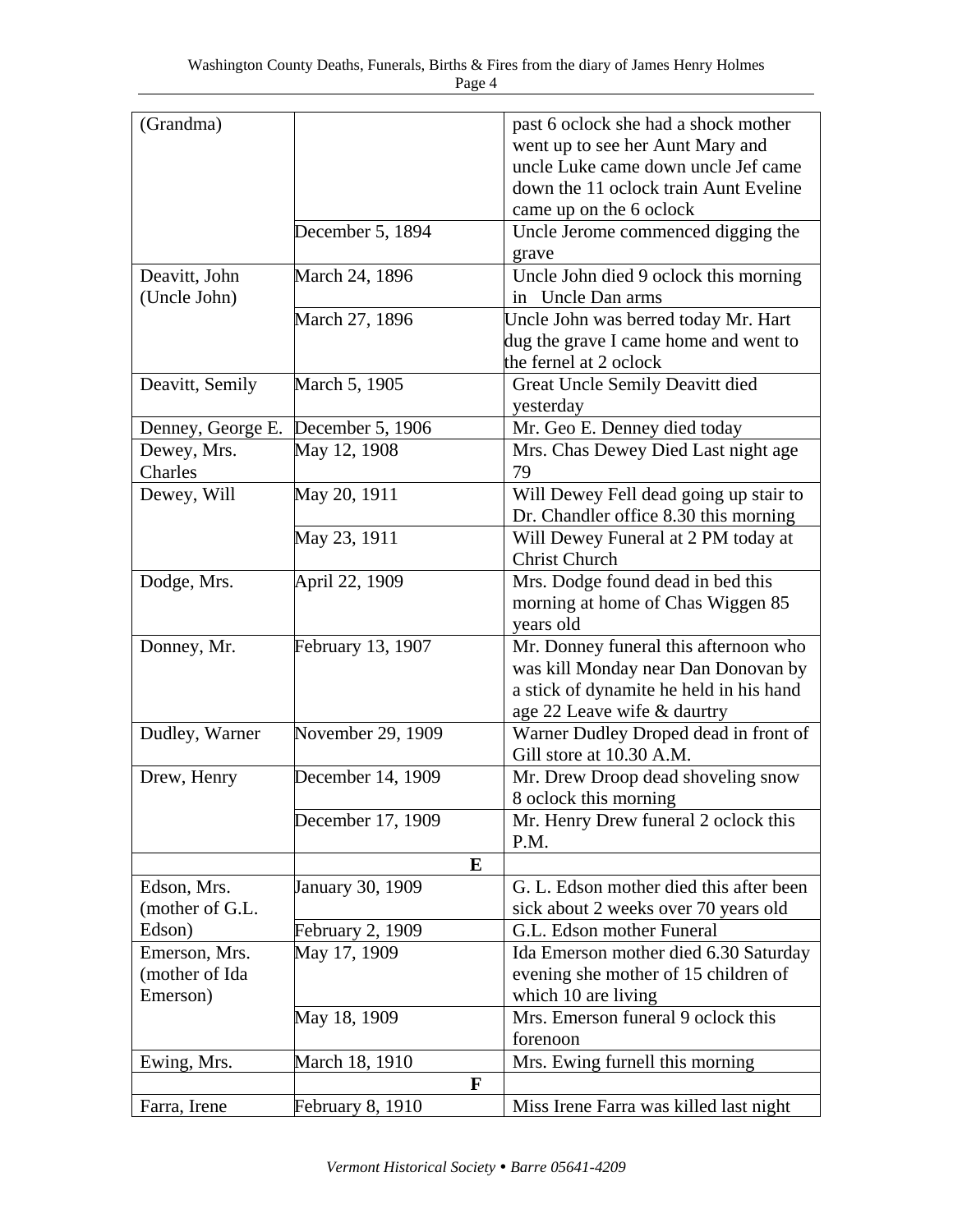|                                   |                         | 745 as Result of Falling off Cornice in |
|-----------------------------------|-------------------------|-----------------------------------------|
|                                   |                         | Barre she was 14 year old               |
| Farwell, Miss A.D. August 4, 1906 |                         | Ms. A. D. Farrvell Died this evening of |
|                                   |                         | diebuts                                 |
| Farrar, Henry                     | January 8, 1907         | Henry Farrar Died at 10 oclock this     |
|                                   |                         | evening in Northfield                   |
| Fearing, Baby                     | August 19, 1906         | Mr. & Mrs. Fearing Baby died            |
|                                   |                         | yesterday morning 4 oclock sick two     |
|                                   |                         | day                                     |
|                                   | August 20, 1906         | Mr. & Mrs. Fearing baby bured this      |
|                                   |                         | afternoon                               |
| Field, Dan                        | February 12, 1907       | Dan Field funeral was this afternoon    |
| Fitzgerald                        | October 31, 1911        | Fitzgerald died this morning            |
| Fisher, Emery                     | December 29, 1908       | died this noon on Franklin St of        |
|                                   |                         | tubercles of the throat                 |
| Fisher, Mrs.                      | May 2, 1906             | seven death occur in City with a week   |
| Joseph                            |                         | the being Jan Burke, Mrs. Joseph        |
|                                   |                         | Fisher, C.C. Bancroft, Louis Bosquet,   |
|                                   |                         | F. McCuen Miss Violet Gebo two          |
|                                   |                         | being violent $& 3$ pneumonia cases     |
| Foster, Allen                     |                         |                                         |
|                                   | March 12, 1911          | Allen Foster died yesterday of          |
|                                   |                         | Waterbury                               |
| Foster, Charles                   | May 22, 1896            | Charls Foster died today he was deaf    |
|                                   | May 44, 1896            | Chars was berred                        |
| Foster, Jole                      | February 20, 1903       | Mr. Jole Foster died last night 12      |
|                                   |                         | oclock age 78                           |
| Fountain, Richard                 | October 26, 1908        | Richard G. Fountain was found on the    |
| G.                                |                         | R.R. Track 30 yard above the sabin      |
|                                   |                         | crossing he was take Gleason his home   |
|                                   |                         | was 55 Barre st.                        |
|                                   |                         |                                         |
|                                   | G                       |                                         |
| Gates, Baby                       | May 7, 1909             | Mrs. Fred Gates lost her baby born last |
|                                   |                         | night                                   |
| Gauthier, George                  | June 12, 1907           | George P. Gauthier died 9 oclock        |
| Ρ.                                |                         | tonight he had \$5.00 in M W of A       |
| Gebo, Miss Violet                 | May 2, 1906             | seven death occur in City with a week   |
|                                   |                         | the being Jan Burke, Mrs. Joseph        |
|                                   |                         | Fisher, C.C. Bancroft, Louis Bosquet,   |
|                                   |                         | F. McCuen Miss Violet Gebo two          |
|                                   |                         | being violent $& 3$ pneumonia cases     |
|                                   | May 3, 1906             | There has been 3 funerals in this city  |
|                                   |                         | today Mr. McCuen Miss Violet Gebo       |
|                                   |                         | and Rocco Lottie                        |
| Gelblt, Mrs.                      | <b>January 29, 1908</b> | Mrs. Martin Gelblt died yesterday       |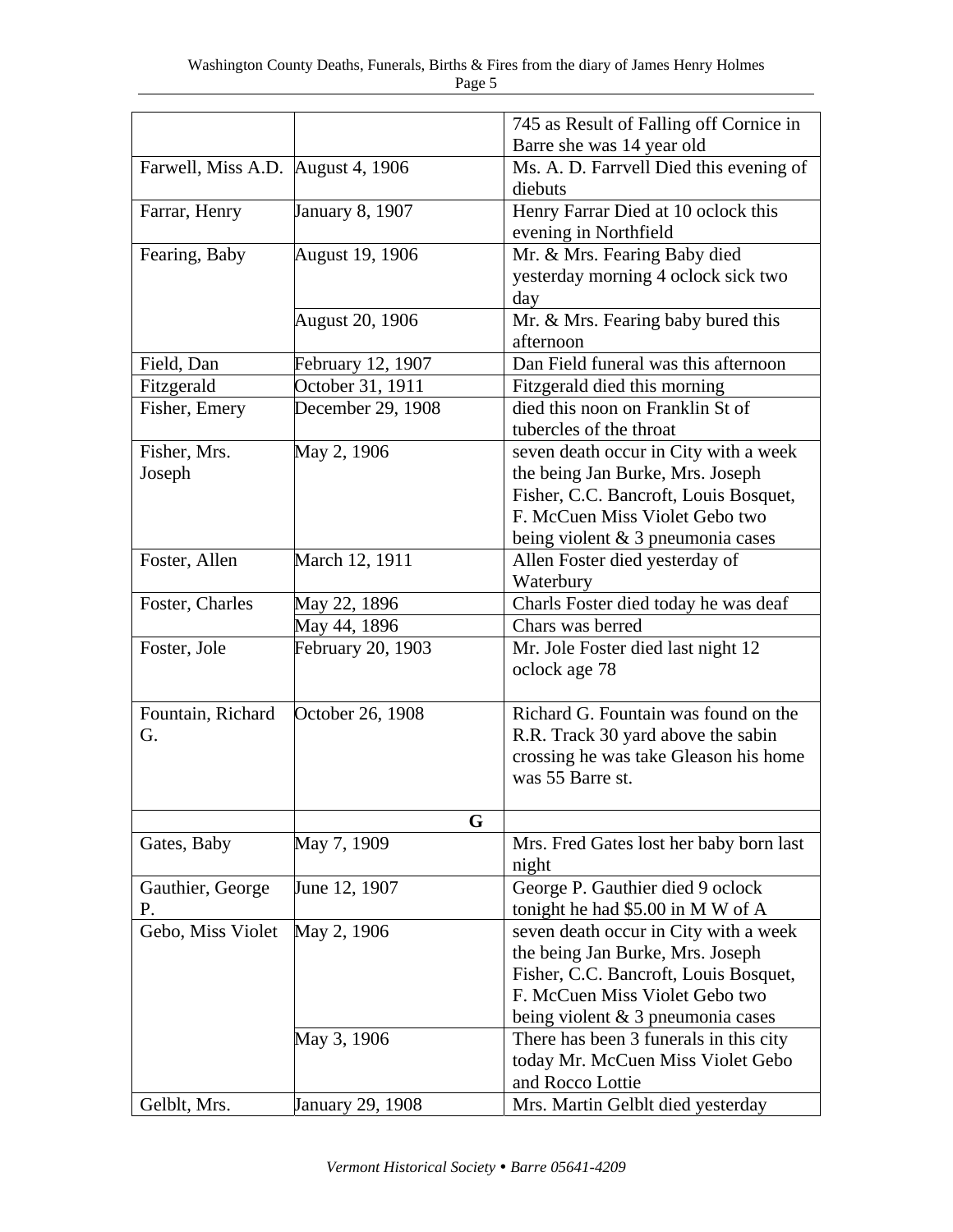| Martin             |                    |                                           |
|--------------------|--------------------|-------------------------------------------|
| Giles, Mrs.        | December 10, 1900  | Mrs. Giles died today                     |
| Gislorn, Mr.       | May 21, 1911       | Mr. Gislorn & Montague Died today         |
| Glover, Mr. Steve  | May 1, 1898        | Mr. Steve Glover died tonight at 6        |
|                    |                    | oclock                                    |
| Goodale, Dr.       | September 18, 1911 | Dr. Goodale Died yesterday morning        |
|                    |                    | after 5 week in the hospital              |
|                    | September 19, 1911 | Dr. Goodale Funeral                       |
| Goodale, Mr. (Dr.  | January 29, 1905   | Dr. Goodale father died today             |
| Goodale's father)  |                    |                                           |
| Gould, Mr.         | July 13, 1909      | Old Mr. Gould funeral today at two        |
|                    |                    | oclock he used to sell stuff at the C.V.  |
|                    |                    | Station he died on his 84 Birthday last   |
|                    |                    | Sunday                                    |
| Gray, Fred L.      | October 3, 1910    | Fred Gray died last night                 |
|                    | October 5, 1910    | I went to Fred L. Gray Funeral at 2       |
|                    |                    | oclock his father did't get here in time  |
|                    |                    | for the funeral he got here 4             |
| Gray, Westley      | April 30, 1910     | Ma Gallup Telefone that Westley Gray      |
|                    |                    | was dead died this morning of             |
|                    |                    | phemoney sick one week                    |
|                    | May 2, 1910        | today Westley Gray Funeral 2 oclock       |
| Graves, Mrs.       | October 21, 1898   | Mr. Charles Graves mother died last       |
| (mother of Charles |                    | night 10 oclock                           |
| Graves)            | October 22, 1898   | Mrs. Graves was berred today              |
| Greeno, Bessie     | June 4, 1910       | Miss Bessie Greeno died quter past        |
|                    |                    | eleven after being sick 4 months with     |
|                    |                    | Tuberclosses age 19                       |
| Greeno, Carretine  | April 28, 1911     | Joe Greeno Girl Carry Died this PM        |
| (Carry)            | April 30, 1911     | went to Carrentine Greeno Funeral         |
| Griffins, Mrs.     | April 26, 1909     | Mrs. Griffins died early this morning of  |
|                    |                    | child birth 37 years old                  |
| Guyett, Fred       | June 22, 1903      | Fred Guyett was kill at the Junction this |
|                    |                    | afternoon                                 |
|                    | $\bf H$            |                                           |
| Harlow, E. W.      | February 24, 1909  | had shock at Mount Gro. Co. office and    |
|                    |                    | died shortly after 11 oclock he 57 years  |
|                    |                    | old                                       |
| Hartwell           | October 8, 1911    | Hartwell found dead in bed 3 oclock       |
|                    |                    | Look as if been dead a week had to be     |
|                    |                    | beared at once                            |
| Hayden, Mrs.       | May 15, 1896       | Mrs. Steve Hayden died today              |
| <b>Steve</b>       |                    |                                           |
| Herrot, Lerow      | November 2, 1909   | Lerow Herrot Found Guilty in First        |
|                    |                    | Degree and to hanged Jan 13-11            |
|                    |                    |                                           |
| Hill, Mr.          | May 22, 1911       | Mr. Hill of First Ave died 83 years old   |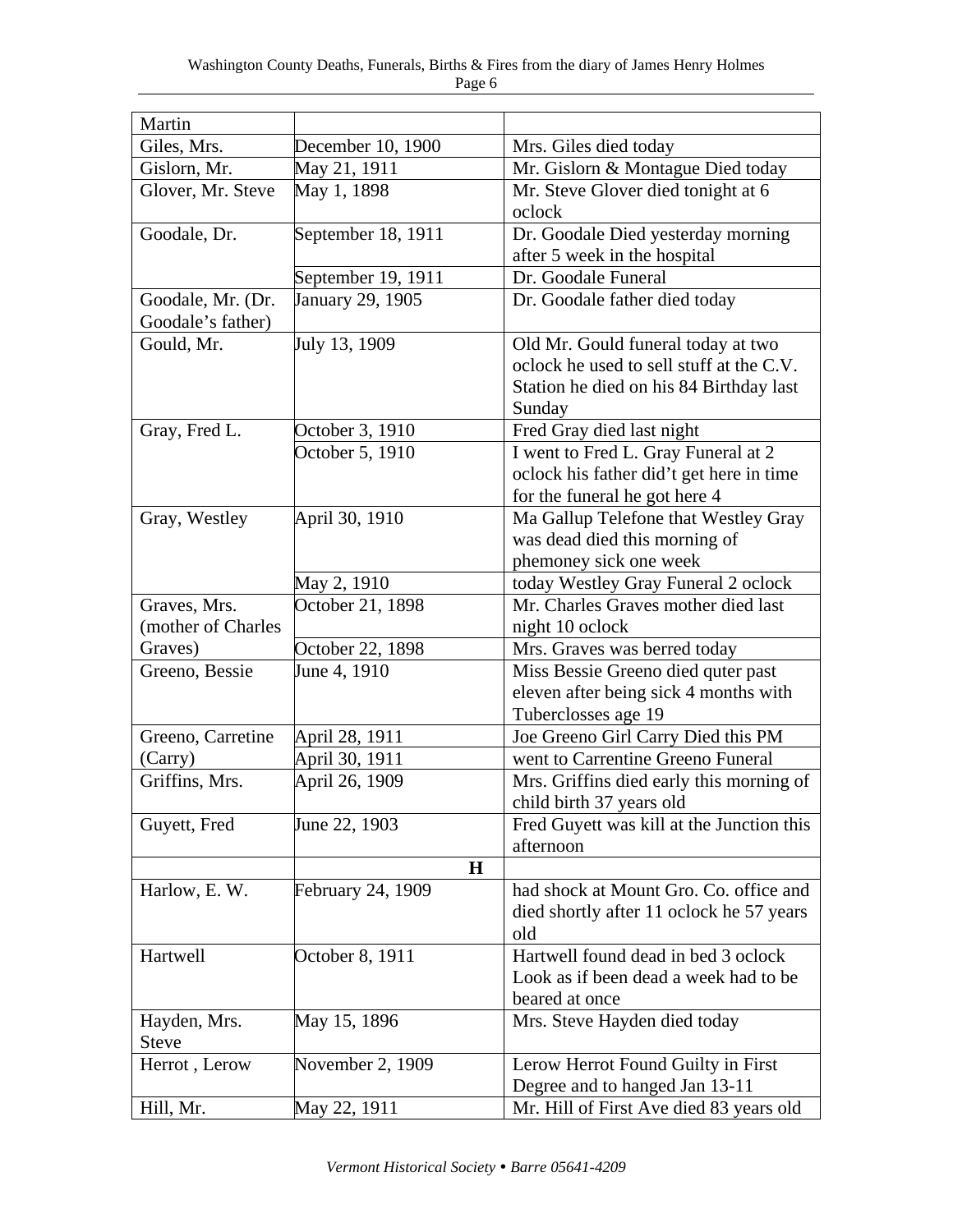| Hill, Luis                 | December 26, 1903 | Luise Hill found dead this afternoon                                                |
|----------------------------|-------------------|-------------------------------------------------------------------------------------|
|                            | December 28, 1903 | Luis Hill funeral this afternoon Mr.                                                |
|                            |                   | Crossett droped dead at funeral in the                                              |
|                            |                   | grave yard.                                                                         |
| Holmes, Elma               | October 19, 1909  | Little Elma Susie the 16 month                                                      |
| Susie                      |                   | daughter died 3 oclock this morning of                                              |
|                            |                   | Eugene Holmes                                                                       |
|                            | October 21, 1909  | I worked up to 8.30 A.m. then Chas $\&$                                             |
|                            |                   | Bertha Henry Wendell Mert & went to                                                 |
|                            |                   | Waterbury to little Elma Susie Funeral                                              |
|                            |                   | at 2 oclock there was a good turn out                                               |
|                            |                   | something like over 40 people there she                                             |
|                            |                   |                                                                                     |
|                            |                   | was burred oposit the Waterbury Fair                                                |
|                            |                   | Ground Ai Morse Clyde Morse Chas                                                    |
|                            |                   | Holmes $&$ I were barrier the little thing<br>lost 10 lbs while she was sick 3 week |
|                            |                   |                                                                                     |
| Holmes, Elwin              | October 21, 1906  | Elwin Eugene Holmes born 3.30 oclock                                                |
| Eugene (baby born<br>dead) |                   | this afternoon had two Doctorsbaby                                                  |
|                            |                   | weight 11 $\frac{1}{2}$ # and was 22 inches long                                    |
|                            | October 23, 1906  | Mr. Dukeshire Preach little Elwins<br>funeral sermon at 9 oclock Charles & I        |
|                            |                   |                                                                                     |
|                            |                   | carried him on knees to the graves there                                            |
|                            |                   | were 12 outsiders there                                                             |
| Holmes, George             | December 30, 1910 | Georgie crye from 9 last night till 4 this                                          |
|                            |                   | morning something terrible Mert took                                                |
|                            |                   | care of him the all that time I got 4                                               |
|                            |                   | oclock took care of him till 630 and to                                             |
|                            |                   | work & left him with Aunt Ellen Mert                                                |
|                            |                   | got up 730 I came up took one look at                                               |
|                            |                   | him and started out for a Dr tried                                                  |
|                            |                   | McGuire Chandler Griman and then                                                    |
|                            |                   | Colton he came up Examined him and                                                  |
|                            |                   | said he was a sick boy fever 104                                                    |
|                            |                   | Lindsey came up at 11 and McGuire                                                   |
|                            |                   | 1130 his fever 107 he was dying had                                                 |
|                            |                   | convulsion first 12 oclock and 4 or 5                                               |
|                            |                   | after that died 430 P.M. Ma Holmes                                                  |
|                            |                   | Layed it out Mert sent a letter to Elder                                            |
|                            |                   | Rose Dr. McGuire made out the Death                                                 |
|                            |                   | Certificate and Mert some tonic tablet                                              |
|                            |                   | to take after each meal                                                             |
|                            | December 31, 1910 | we got 7 oclock I went down to the                                                  |
|                            |                   | Store and Telefoned to Ma Gallup                                                    |
|                            |                   | letting her when the funeral was and                                                |
|                            |                   | then to Ma Holmes so she told Phebe                                                 |
|                            |                   | when she called then I went into Hall                                               |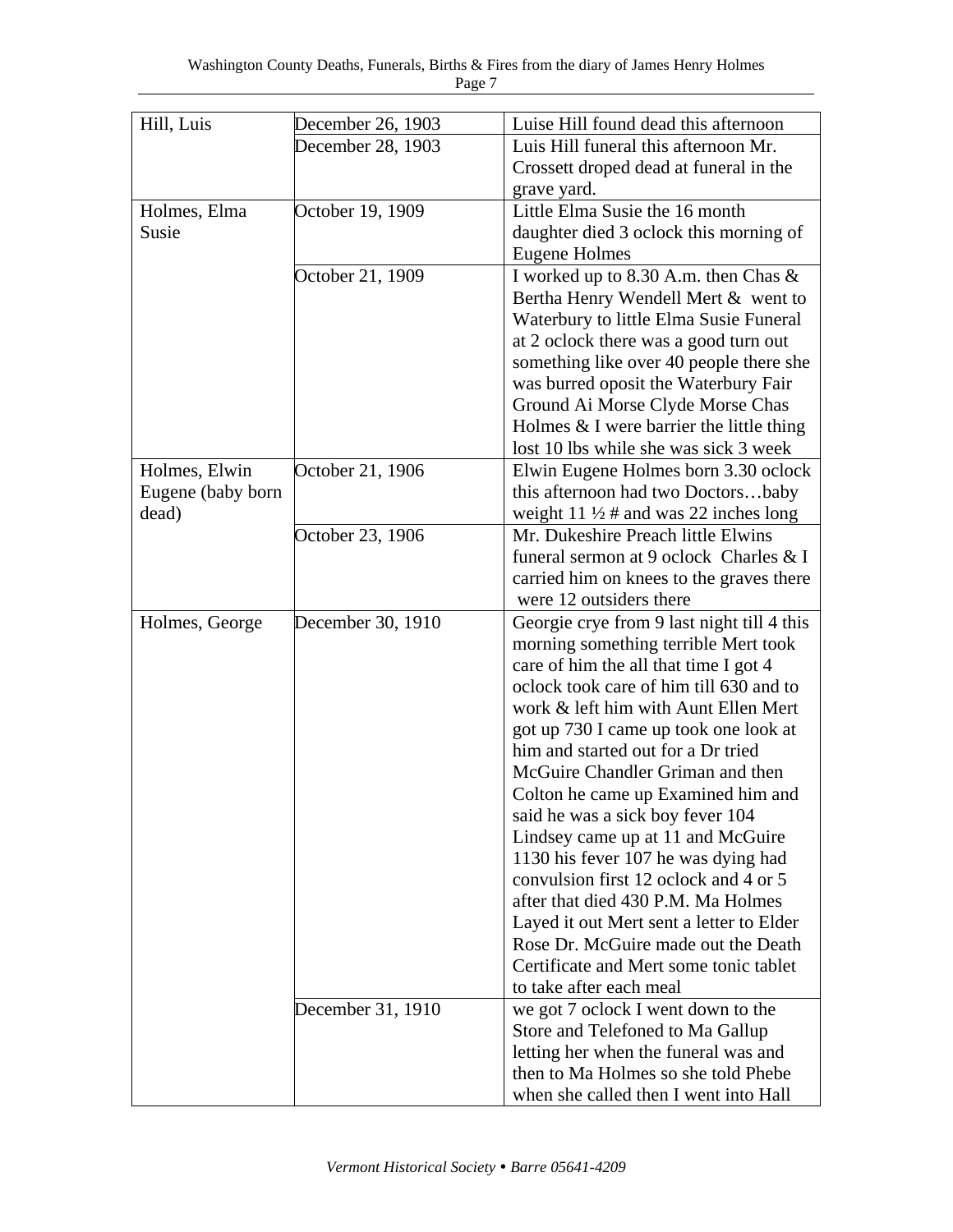|                            |                                      | and looked at the Caskets then went to<br>Volholm and Picked out one for \$9.00<br>then came up had breakfast then went<br>up and saw Rev Mr. Hendess to give a<br>pray at the House at 3 oclock he said he<br>would be there Uncle Jeff call this<br>forenoon Ma Holmes made 2 pies Mr.<br>& Mrs. Gallup here 12.30 we had a<br>Lunch names attende were mother Chas<br>Henry Phebe & Susie Holmes Uncle<br>Jeff Mr. & Mrs. Gallup Aunt Ellen and<br>Mr Hendes officiated 3 oclock Mr.<br>Hoyt Gallup got his team & Henry & I<br>to the body on our knees to Green<br>Mount Semetery and put it in the vault<br>No 30 |
|----------------------------|--------------------------------------|-------------------------------------------------------------------------------------------------------------------------------------------------------------------------------------------------------------------------------------------------------------------------------------------------------------------------------------------------------------------------------------------------------------------------------------------------------------------------------------------------------------------------------------------------------------------------------------------------------------------------|
|                            | Memoranda, 1910                      | Clipping, George E., the infant son of<br>Mr. & Mrs. James Holmes, who live in<br>the Opera House block, died yesterday<br>afternoon with convulsions. The child<br>was 29 days old. The funeral was held<br>this afternoon, and Rev. V. F. Hendee<br>officiated. Entombment was at the<br>Green Mount cemetery.                                                                                                                                                                                                                                                                                                        |
|                            | May 10, 1911                         | We took little Georgie Merl from the<br>Vault & Buried him in our Lot. Rev.<br>Mr. Hendes afeatued Mr. & Mrs.<br>Gallup & Leila Ma Holmes Mert<br>Wendell & I were there                                                                                                                                                                                                                                                                                                                                                                                                                                                |
| Holmes, Ira                | <b>February 5, 1910</b>              | Uncle Ira Holmes died two oclock this<br>morning                                                                                                                                                                                                                                                                                                                                                                                                                                                                                                                                                                        |
| Holmes, James<br>Henry     | November 18, 1907                    | clipping: HOLMES – At the residence<br>of Mr. William Hockman, Neuman<br>Springs road, Red Bank, N. J.,<br>November 21, 1907, Captain James H.<br>Holmes, in his $75th$ year, one of the last<br>of John Brown's Kansas band of<br>abolitionists. Funeral from residence,<br>Saturday, two P. M. Kansas papers<br>please copy.                                                                                                                                                                                                                                                                                          |
| Holmes, Fred               | May 10, 1909                         | Fred Holmes died yesterday 2 P.M. at<br>his home on Seminary Hill                                                                                                                                                                                                                                                                                                                                                                                                                                                                                                                                                       |
| Huntington, Mrs.<br>Albert | October 23, 1909<br>October 25, 1909 | Mrs. Elbert Huntington died yesterday<br>Mrs. Albert Huntington Funeral to day<br>at 2 P.M.                                                                                                                                                                                                                                                                                                                                                                                                                                                                                                                             |
| Huntington, Miss           | July 30, 1906                        | Miss Glen Huntington died 1230                                                                                                                                                                                                                                                                                                                                                                                                                                                                                                                                                                                          |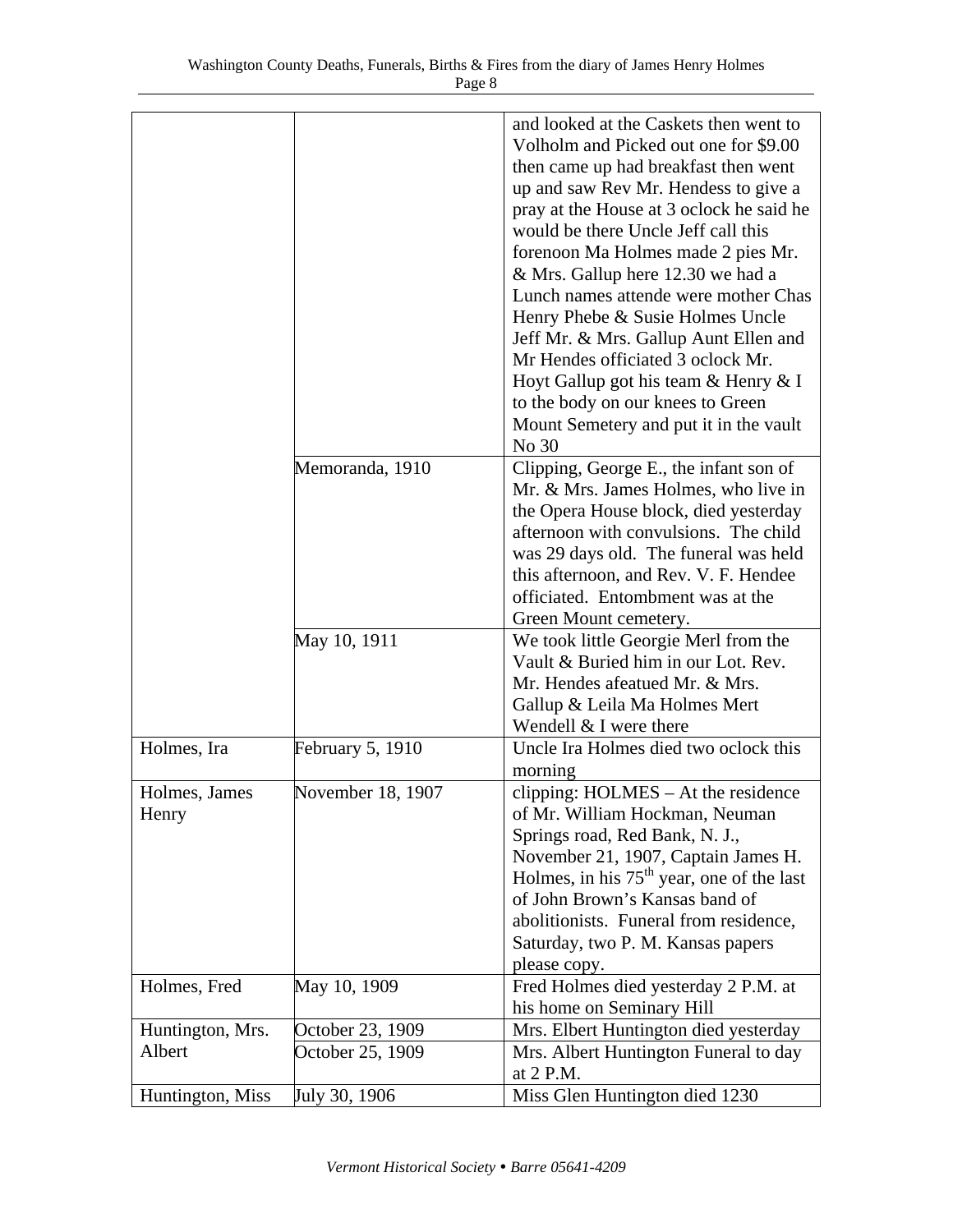| Glen                                |                   | oclock last night                      |
|-------------------------------------|-------------------|----------------------------------------|
|                                     | August 1, 1906    | Miss Glen Huntington funeral the       |
|                                     |                   | bearers were Rufus Wiggin Lawrence     |
|                                     |                   | Rising Clarence Boyles and James       |
|                                     |                   | Holmes                                 |
| Hutchinson, Col.                    | January 17, 1910  | Col Hutchinson also died today         |
| Hyde, Mrs. Ed                       | November 6, 1911  | Mrs. Ed Hyde died between 5 and 6      |
|                                     |                   | tonight at the Hospital                |
|                                     | November 8, 1911  | Mrs. Ed Hyde Funeral 2 oclock this PM  |
| Hyde, E.D.                          | August 7, 1909    | E.D. Hyde Died this morning 9 oclock   |
|                                     |                   | he has been sick for a number of weeks |
|                                     | August 9, 1909    | E.D. Hyde Funeral this afternoon 2     |
|                                     |                   | oclock                                 |
|                                     | $\bf J$           |                                        |
| Johnson, Ellen                      | April 17, 1911    | Clyde Johnson sister Ellen died 4 PM   |
|                                     | April 19, 1911    | Clyde went home on the 250 A M train   |
|                                     |                   | to attend his                          |
|                                     |                   | sister funeral                         |
| Jones, Mrs. Joseph   April 23, 1909 |                   | Mrs. Joseph Jones died at home, 4 Peck |
|                                     |                   | place, she was badly burned last Fri   |
|                                     |                   | while burning rubbish                  |
| Jones, Mr. (father                  | September 1, 1911 | Harry Jones Father Bured today         |
| of Harry Jones)                     |                   |                                        |
| Jones, Mrs.                         | July 11, 1906     | Mrs. Jones died age 24 Live on school  |
|                                     |                   | st. got 2 children                     |
|                                     | $\mathbf K$       |                                        |
| Kampbell, Mr.                       | April 12, 1909    | Mr. Jame Kampbell died this A.M. 1     |
| Jame                                |                   | oclock been sick one week              |
|                                     | April 14, 1909    | Jame Kampbell funeral this morning     |
| Kane (child)                        | September 6, 1903 | Mr. & Mrs. Kane oldest child died      |
|                                     |                   | yesterday                              |
| Kane, Will                          | November 19, 1903 | Will Kane died today                   |
| Ketchom, George                     | November 18, 1903 | George Ketchom died this morn          |
| Kibby, Mr.                          | October 8, 1911   | Kibby was killed 5 oclock last night   |
|                                     | October 10, 1911  | Mr. Kibby Funeral this PM              |
| Knap, Julias                        | July 12, 1910     | Mert & Wendell went with Ma to Julias  |
|                                     |                   | Knap Funeral in the Chaple             |
| Knap, Leo Ira                       | June 1, 1910      | Victor Knap boy 5 years old died 2.20  |
|                                     |                   | this morning they live 61 Elm St.      |
|                                     | June 3, 1910      | The funeral of Leo Ira Knap son of Mr. |
|                                     |                   | & Mrs. Victor Knap of 61 Elm St. 10    |
|                                     |                   | oclock they took him to Waterbury for  |
|                                     |                   | burell                                 |
|                                     | L                 |                                        |
| Latwee, Joe                         | July 10, 1898     | Holden & Dan Dunvan found a dead       |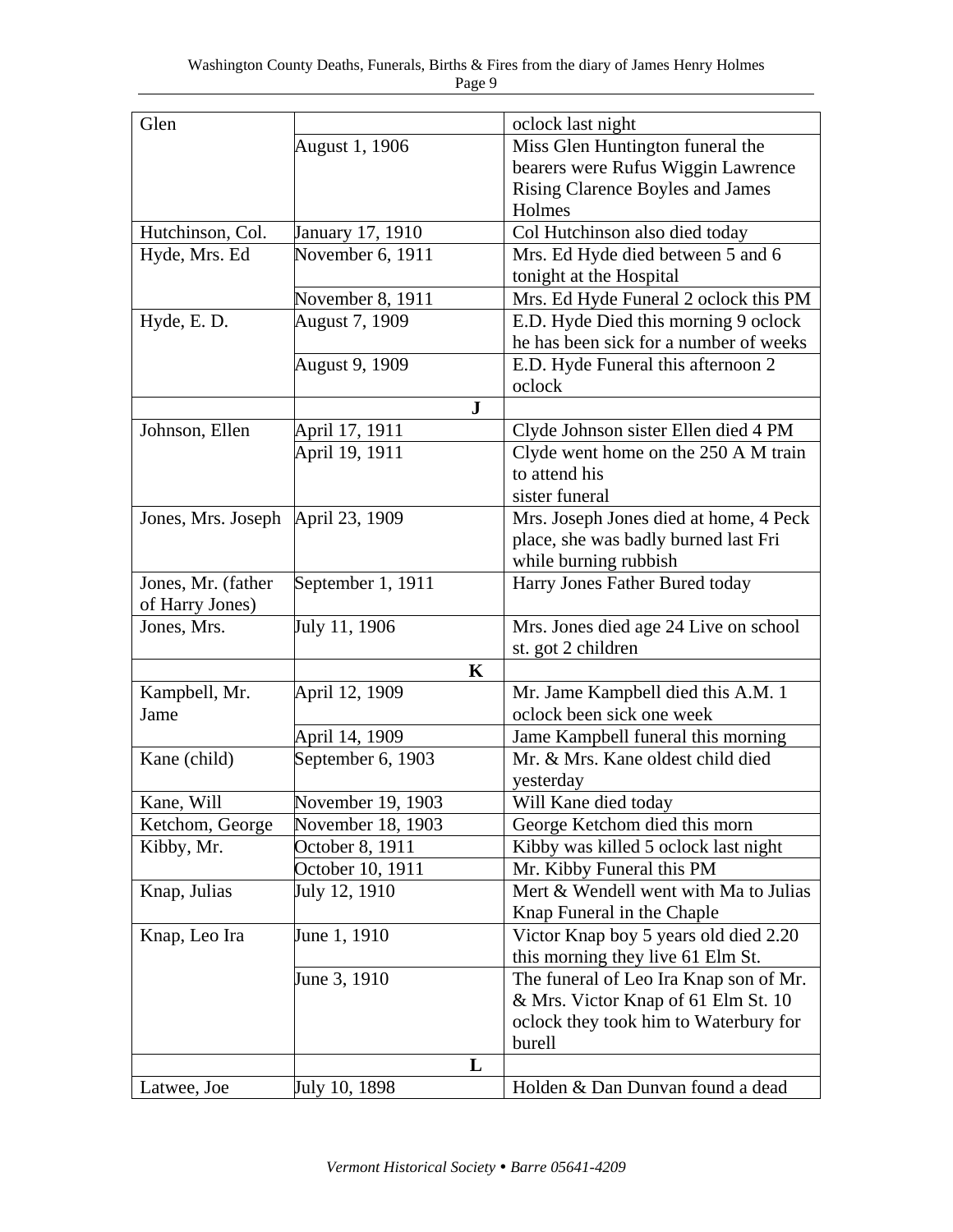|                   |                         | man in the river by the dugway they     |
|-------------------|-------------------------|-----------------------------------------|
|                   |                         | think it Joe Latwee                     |
| Locklin, Mrs.     | November 1, 1909        | Mrs. Arthur Locklin died in Jail        |
| Arthur            |                         | saturday afternoon and her funeral      |
|                   |                         | today                                   |
| Lotti, Rocco      | May 2, 1906             | Two Montpelier Men Dead Will Shay       |
|                   |                         | and Rocco Lotti seven death occur in    |
|                   |                         | City with a week the being Jan Burke,   |
|                   |                         | Mrs. Joseph Fisher, C.C. Bancroft,      |
|                   |                         | Louis Bosquet, F. McCuen Miss Violet    |
|                   |                         | Gebo two being violent $& 3$ pneumonia  |
|                   |                         | cases                                   |
|                   | May 3, 1906             | There has been three funerals in this   |
|                   |                         | city today Mr. McCuen Miss Violet       |
|                   |                         | Gebo and Rocco Lotti                    |
| Lynde, Mrs. J. K. | January 9, 1911         | Mrs. J. K. Lynde died 3.15 this         |
|                   |                         | morning                                 |
|                   | January 11, 1911        | Mrs. J. K. Lynde Funeral this afternoon |
| Lyford, Mrs Cress | March 23, 1911          | Cress Lyford died found dead in bed     |
|                   |                         | this morning                            |
|                   |                         | Mrs. Cress Lyford funeral in E. Calais  |
|                   | March 25, 1911          |                                         |
|                   | M                       |                                         |
| Mansfield, John   | June 12, 1907           | John Mansfield died 3 oclock this       |
|                   |                         | morning he had \$10.00 in M W of A      |
| Market, P.        | February 21, 1911       | P. Market Died his wife died 3 weeks    |
|                   |                         | ago                                     |
| Mascott, Mrs.     | July 26, 1909           | James Mitchell shot Mrs. Mascott        |
|                   |                         | yesterday 4 oclock then shot himself    |
|                   |                         | she died he expected to live            |
|                   | July 27, 1909           | Mrs. Mascott Funeral today she toke to  |
|                   |                         | Burlington on the White Mountain train  |
|                   |                         | for bureal                              |
| Maycumber, Miss   | <b>February 8, 1909</b> | two funerals Mrs. Davis and Miss        |
|                   |                         | Maycumber                               |
| McCullen, James   | January 7, 1910         | Mr. McCullen Died 9 oclock this AM      |
|                   |                         | he was manager of McCuen store          |
|                   | January 10, 1910        | Mr. James McCullon funeral 11 oclock    |
|                   |                         | stores drew there curtain               |
| McCuen, F.g.      | April 30, 1906          | Mr. McCuen died this morning            |
|                   | May 2, 1906             | seven death occur in City with a week   |
|                   |                         | the being Jan Burke, Mrs. Joseph        |
|                   |                         | Fisher, C.C. Bancroft, Louis Bosquet,   |
|                   |                         | F. McCuen Miss Violet Gebo two          |
|                   |                         | being violent $& 3$ pneumonia cases     |
|                   | May 3, 1906             | There has been three funerals in this   |
|                   |                         | city today Mr. McCuen Miss Violet       |
|                   |                         |                                         |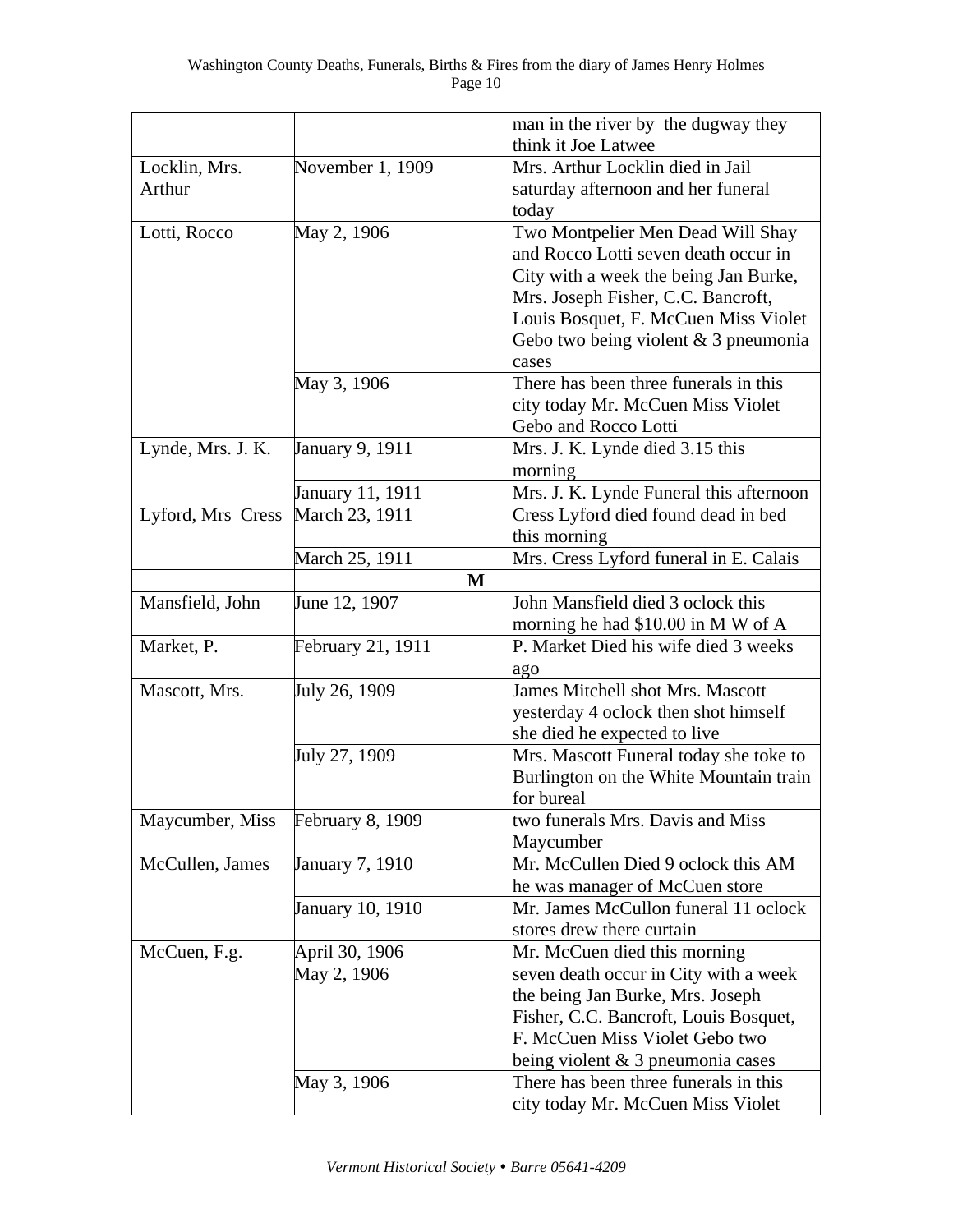|               |                                      | Gebo and Rocco Lottithe Bisenuss        |
|---------------|--------------------------------------|-----------------------------------------|
|               |                                      | Places close between tow & 4 oclock     |
|               |                                      | today out of Respect of Mr. McCuen      |
| McKinley,     | September 6, 1901                    | the story is around that President      |
| William       |                                      | McKinly was shot at 5 oclock this       |
|               |                                      | afternoon                               |
|               | September 14, 1901                   | Mr. McKinley died 215 this morning      |
|               |                                      | from his shot wound                     |
| Medler, James | December 16, 1910                    | James Medler Died this morning of       |
|               |                                      | Pneumonia sick a week he looked after   |
|               |                                      | fires for Blanchard                     |
| Merrick, Maud | October 13, 1909                     | Maud Merrick funeral at 9 oclock this   |
|               |                                      | morning                                 |
| Montague, Mr. | May 21, 1911                         | Mr. Gislorn & Montague Died today       |
| Mooney, John  | July 26, 1909                        | Mr. Mooney died last night 9 oclock of  |
|               |                                      | a shock                                 |
|               | July 28, 1909                        | John Mooney Funeral this morning        |
| Morse, Mrs.   | February 6, 1898                     | Mrs. Addline Morse died 2 oclock after  |
| Adeline       |                                      | 2 months sickness                       |
|               | N                                    |                                         |
| Nap, Mertty   | May 23, 1899                         | Mertty Nap was burryed today            |
| Nutt, Mr.     | April 10, 1911                       | Mr. Nutt died 3 AM                      |
|               | April 12, 1911                       | Mr. Nutt Funeral                        |
| Nutt, Mrs. Ed | October 13, 1911                     | Mrs. Ed Nutt kill herself by taking gas |
|               | $\mathbf 0$                          |                                         |
|               | Olmstead, Jesse O. December 16, 1909 | Jesse O. Olmstead shot him self         |
|               |                                      | between 5 and 6 this morning at         |
|               |                                      | Richmond he Leaves a wife 6 daughter    |
|               |                                      | $&$ 1 son                               |
|               | P                                    |                                         |
| Pascal        | <b>August 8, 1909</b>                | Pascal body found this 3.30 he shot     |
|               |                                      | himself Friday 7.30 thrugh the temple   |
|               | <b>August 6, 1909</b>                | Pascal is still hiding Mr. Perkins      |
|               |                                      | funeral was today the man Pascal shot   |
|               |                                      | Last Wednesday                          |
| Peck, Raw     | January 1, 1911                      | Peck got caught in the ElevatorRaw      |
|               |                                      | Peck being found kill by his Bro John   |
| Perkins, Mr.  | <b>August 6, 1909</b>                | Pascal is still hiding Mr. Perkins      |
|               |                                      | funeral was today the man Pascal shot   |
|               |                                      | Last Wednesday                          |
| Person, Mrs.  | May 6, 1911                          | Mrs. Clark telefon for Ma Gallup that   |
| George        |                                      | Mrs. Geo Person was Dead died           |
|               |                                      | yesterday                               |
|               | May 7, 1911                          | Mert & I went to Mrs. Geo Person        |
|               |                                      | funeral in So. Barre                    |
| Person, Mrs.  | April 10, 1909                       | Mrs. William Person died last night     |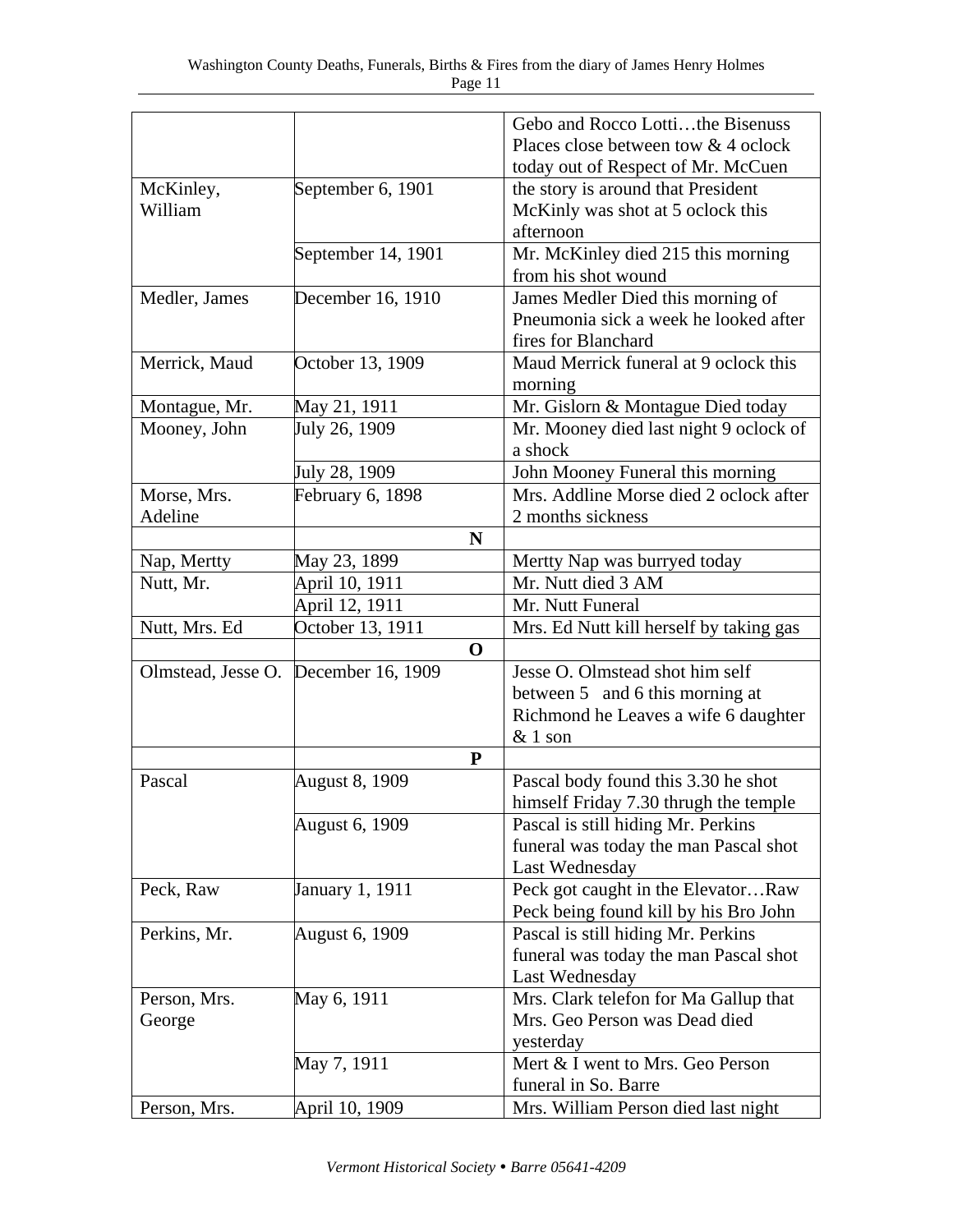| William             |                    |                                           |
|---------------------|--------------------|-------------------------------------------|
| Pickett, Mr.        | September 11, 1909 | Mrs. & Mr. Stockwell went to              |
|                     |                    | Waterbury to Attend to Mr. Picketts       |
|                     |                    | Funeral                                   |
| Pitkin, Frank       | February 23, 1909  | Frank Pitkin Funerall this after noon he  |
|                     |                    | was the bigest in Montpelier over 325     |
|                     |                    | lbs.                                      |
| Poor, Maria         | May 1, 1898        | Old Maria Poor died tonight               |
| Portel, Mr.         | September 18, 1911 | Mr. Portel 87 years died yesterday        |
| Preston, Dan        | March 10, 1905     | Uncle Dan Preaston Died yesterday his     |
|                     |                    | funeral tomorrow                          |
| Preston, Rich       | March 14, 1907     | uncle Rich Preston funeral was today in   |
|                     |                    | Bolton school house                       |
| Prevost, Elem       | October 24, 1908   | Elem Prevost died last night 8.30         |
|                     |                    | oclock sick 3 days with pneumonia age     |
|                     |                    | 58 years old lived at 140 State St        |
|                     | October 25, 1908   | I went to Elem Prevost Funeral            |
| Proctor, Senator    | March 4, 1908      | Senter Redfield Proctor died of           |
| Redfield            |                    | Pneumonia in Washington D.C.              |
| Provost, Clem       | May 16, 1907       | Clem Provost taken sick so he went        |
|                     |                    | home about half past 10 or 11 oclock      |
|                     | May 17, 1907       | Clem got pneumonia                        |
|                     | May 18, 1907       | Clem died 1 oclock this morning           |
|                     | May 20, 1907       | All of Cross Help went to Clem Funeral    |
|                     |                    | at 9 oclock                               |
|                     | $\bf R$            |                                           |
| Reed, Carle D.      | November 1, 1908   | I went to the store Telefon to Hayden     |
|                     |                    | and Told him the Horse was dead &         |
|                     |                    | also Carle Reed Properter of the candy    |
|                     |                    | Kitchen                                   |
|                     | November 3, 1908   | Mr. C.D. Reed Funeral                     |
| Rice, Mr.           | May 4, 1896        | Mr. Rice died of old age                  |
|                     | May 7, 1896        | Mr. Rice was beared                       |
| Richardson, Judge   | November 24, 1908  | Judge Richardson found dead in bed        |
| Ricker, Mr. (father | June 15, 1900      | Henry Ricker father died this morning     |
| of Henry Ricker)    |                    | on Ricker mountain                        |
| Roberts (baby)      | March 21, 1908     | O.S. Roberts Baby died tonight two        |
|                     |                    | weeks old of blood poison                 |
|                     | March 23, 1908     | O.S. Roberts funeral today was bured      |
|                     |                    | in St. Johnsbury                          |
| Roth, Harold        | September 26, 1911 | the body of Harold Roth was found         |
|                     |                    | 1130 last night in front of the Palace he |
|                     |                    | shot himself he from Whiehall NY          |
| Root, John          | December 5, 1900   | John Root Died at 5 oclock this evening   |
|                     | December 8, 1900   | Mr. John Root was beared this             |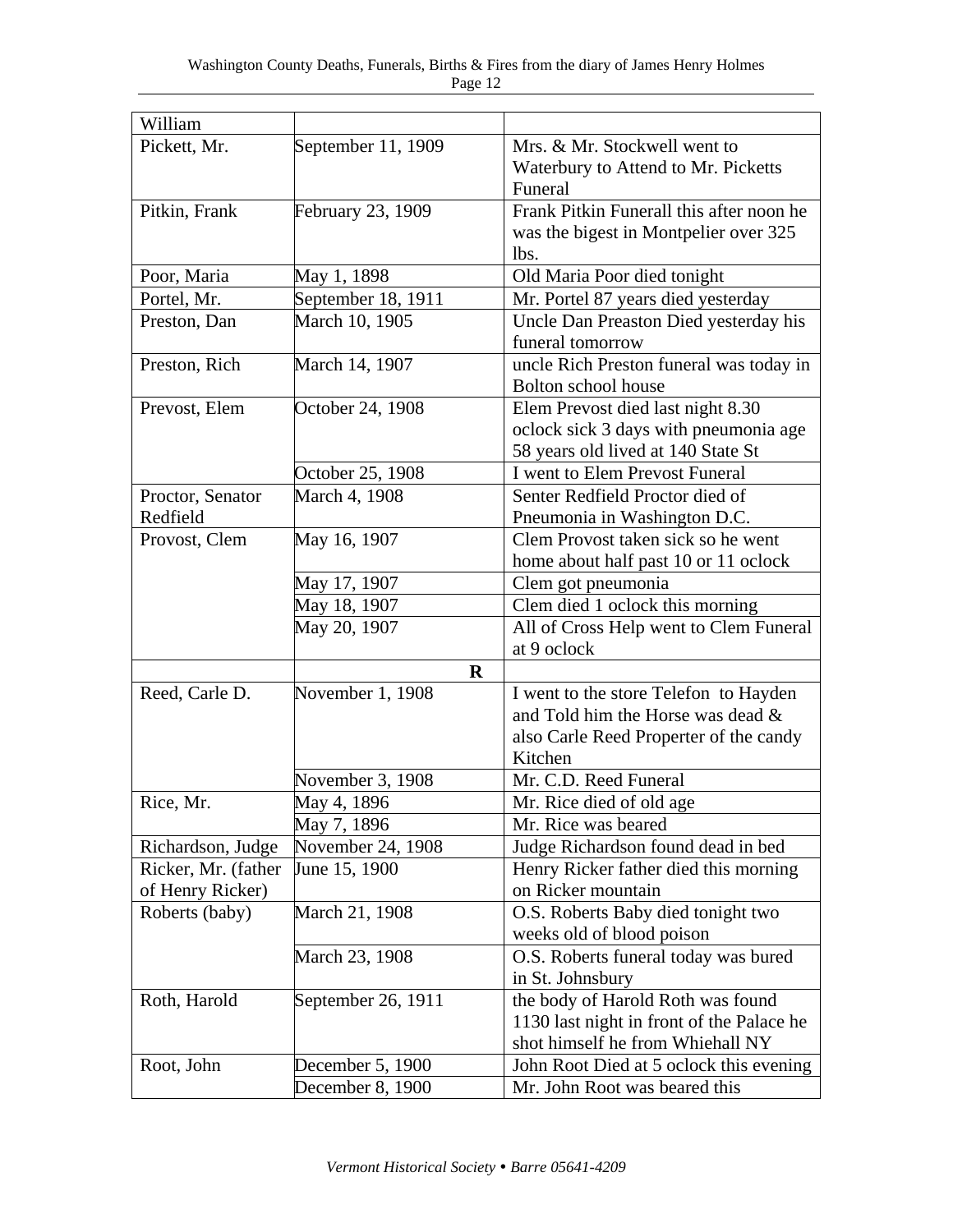|                   |                   | afternoon                               |
|-------------------|-------------------|-----------------------------------------|
| Rowell, Charles   | June 9, 1910      | Charles Rowell droped dead about 10     |
|                   |                   | oclock                                  |
|                   | June 11, 1910     | Chas Rowell Funeral this afternoon      |
| Rowell, Harry     | June 12, 1908     | Harry Rowell died at 10.10 oclock this  |
|                   |                   | morning been sick since last August     |
|                   | June 14, 1908     | I went to Harry Rowell then to the      |
|                   |                   | grave I stayed a took a picture         |
| Rowell, Mrs.      | December 28, 1909 | Harry Rowell mother died X-mas eve      |
| Ryle, Mr.         | June 25, 1910     | Mr. Ryle Funeral tomorrow at 2 oclock   |
|                   |                   | at his home on Barre st.                |
|                   | S                 |                                         |
| Seguin, Charles   | December 30, 1909 | Mr. Chas Seguin funeral this morning    |
| Shay, Will        | May 2, 1906       | Two Montpelier Men Dead Will Shay       |
|                   |                   | and Rocco Lotti seven death occur in    |
|                   |                   | City with a week the being Jan Burke,   |
|                   |                   | Mrs. Joseph Fisher, C.C. Bancroft,      |
|                   |                   | Louis Bosquet, F. McCuen Miss Violet    |
|                   |                   | Gebo two being violent $& 3$ pneumonia  |
|                   |                   |                                         |
|                   |                   | cases                                   |
|                   | May 4, 1906       | Will Shay furnall today buried in       |
|                   |                   | Chelsea                                 |
| Slandish, Miles   | May 6, 1905       | Miles Slandish died at 11 oclock last   |
|                   |                   | night                                   |
|                   | May 7, 1905       | Miles Slandish buried today             |
| Smith, Mrs.       | April 30, 1900    | Mrs. George Smith died at 8 oclock last |
| George            |                   | night                                   |
| Snow, F.E.        | May 23, 1910      | F.E. Snow died yesterday of Stone       |
|                   |                   | cutter consumption has been sick a long |
|                   |                   | time                                    |
| Somerville, Nate  | January 30, 1899  | Nate Somerville died 11 AM today        |
|                   |                   | with consumption been sick a year       |
| Standish, W.O.    | November 6, 1909  | W. O. Standish died quter of 7 this     |
|                   |                   | morn                                    |
|                   | November 8, 1909  | W.O. Standish Funeral 2 P.M. all        |
|                   |                   | places of Business drew there curtains  |
|                   |                   | between the hours of 2 and 4            |
| Stevens, Henry W. | November 19, 1903 | Henry W. Stevens died 7.30 PM in No.    |
|                   |                   | Troy                                    |
| Stickney, Mr.     | March 10, 1910    | Harry Stickney father death in the      |
| (father of Harry  |                   | Argus tonight                           |
| Stickney)         |                   |                                         |
| Stone, A. G.      | January 15, 1910  | Mr. A. G. Stone died today this         |
|                   |                   | forenoon after being sick two weeks     |
|                   | January 18, 1910  | A.G. Stone Funeral 2 oclock this        |
|                   |                   | afternoon                               |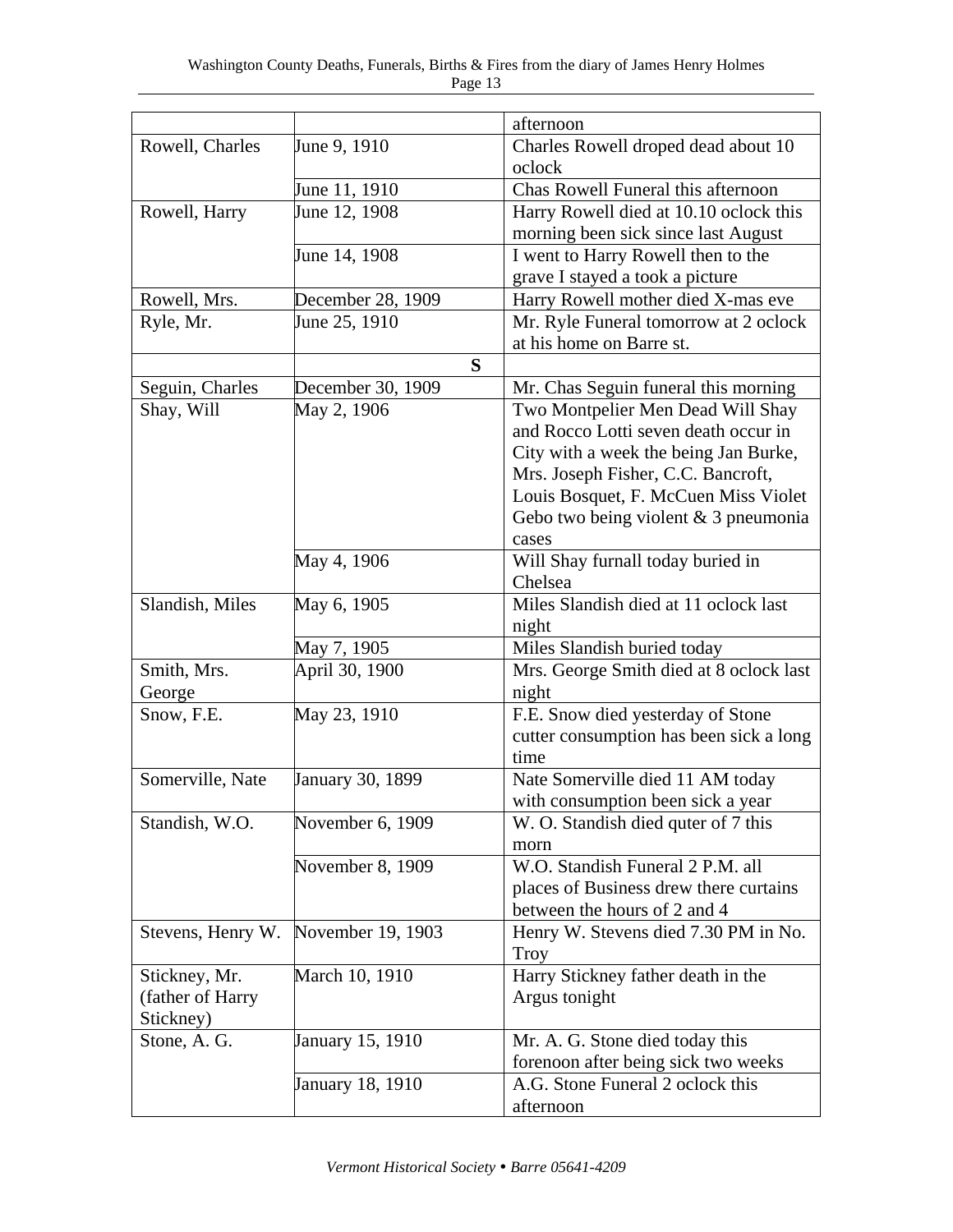| Stone, Mrs.       | March 27, 1908                      | Mrs. Stone died yesterday Aunt Anna       |
|-------------------|-------------------------------------|-------------------------------------------|
|                   |                                     | Mother. Mary Telefone to me about it      |
| St. John, Chas.   | June 24, 1907                       | Chas St. John got killed about 6 oclock   |
|                   |                                     | he was braking for the C.V.R.R. got run   |
|                   |                                     | over and legs cut of twice Lived 1/2 hour |
| Suthies, Mr.      | <b>January 5, 1903</b>              | Mr. Suthies was killed today at 11        |
|                   |                                     | oclock working ward & Dugless by a        |
|                   |                                     | falling stone 43 of age                   |
|                   | T                                   |                                           |
| Tate, Mrs. Joseph | January 3, 1907                     | Mrs. Tate was burnt to death yesterday    |
|                   |                                     | after noon she worked for Dan             |
|                   |                                     | Donovan                                   |
| Taylor, Frank B.  | April 25, 1901                      | Mr. Frank B Taylor hung himself this      |
|                   |                                     | fore noon                                 |
|                   | April 28, 1901                      | F. B. Taylor funeral this after noon at 3 |
|                   |                                     | oclock a lot out                          |
| Taylor, George    | January 13, 1909                    | Geo Taylor died Sunday 103 years old      |
|                   |                                     | the great Horse Trainer he says he        |
|                   |                                     | never smoke chew or used liquor never     |
|                   |                                     | had a Doctor He drove in the races at     |
|                   |                                     | Northfield Fair                           |
|                   | Temple, Dexter W. November 20, 1903 | Mr. Dexter W Temple died 12.20 this       |
|                   |                                     | morning                                   |
| Templeton, Mrs.   | April 2, 1909                       | Old Mrs. Templeton died 10 oclock         |
|                   |                                     | A.M.                                      |
| Terry, Joe        | June 18, 1904                       | Joe Terry killed today.                   |
| Tobern, James     | June 1, 1896                        | Mr. James Tobern died at 2 oclock sick    |
|                   |                                     | 4 days                                    |
|                   | June 3, 1896                        | Mr. James Torbon was berred               |
| Tommus, Mr.       | July 29, 1898                       | Mr. Tommus got shoot in the head by       |
|                   |                                     | an accident                               |
| Tracy, Henry      | October 26, 1906                    | Henry Tracy was found dead in             |
|                   |                                     | Fayston had been shot for a wild animal   |
|                   |                                     | Harrison Corless done the shutting he is  |
|                   |                                     | in jail put there this after noon         |
| Tuttle, Henry     | April 3, 1908                       | Henry Tuttle died                         |
| Tylor, James      | April 26, 1900                      | Mr. James Westley Tylor died 1 oclock     |
| Westley           |                                     | this morning from tiford Pneumonia        |
|                   | April 27, 1900                      | Mr. James Westley Tylor was berred at     |
|                   |                                     | 2 oclock today I went as barrey & Reay    |
|                   |                                     | White Will Boyce & Mr. Sampson            |
|                   | W                                   |                                           |
| Ward, F.          | June 26, 1903                       | F dt Ward died June 22 & berred 25 he     |
|                   |                                     | had a shock he work all day Monday &      |
|                   |                                     | pass away at night                        |
| Watson (baby)     | January 31, 1908                    | Dr. Watson baby died last night 3 year    |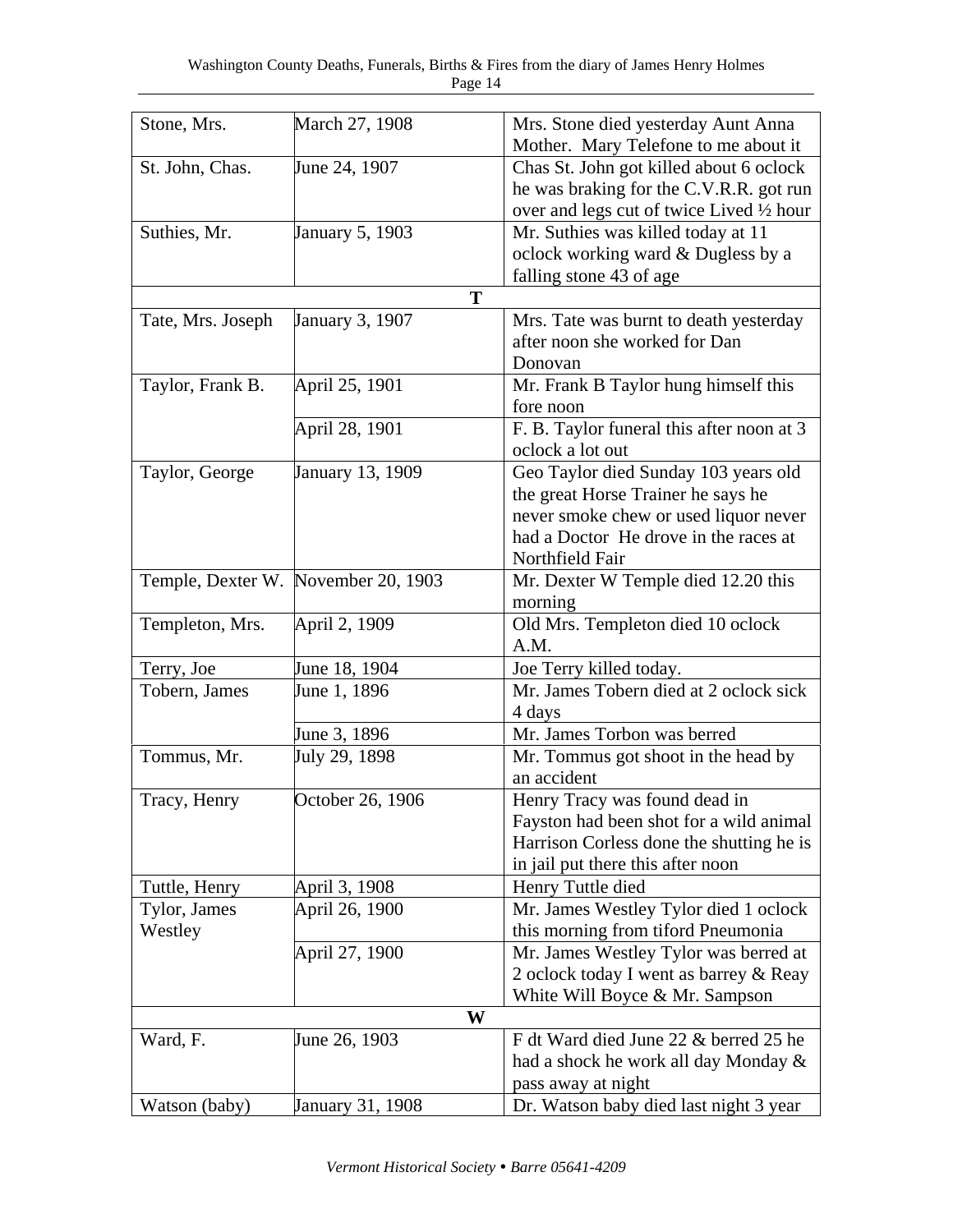|                   |                    | 9 mon 14 day old                                                  |
|-------------------|--------------------|-------------------------------------------------------------------|
|                   | September 12, 1909 |                                                                   |
| Welch, Herbert    |                    | Herbert Welch got his back broke this                             |
|                   |                    | evening<br>Herbert Welch died 11.15 A.M. from                     |
|                   | September 22, 1909 |                                                                   |
|                   |                    | Auto Accident a week ago Sunday                                   |
| Whay, Mr.         | April 19, 1901     | Mr. Whay died today                                               |
|                   | April 22, 1901     | they had Mr. Whay funeral at 2 oclock                             |
| White, Leo        | July 3, 1908       | Leo White was drown in Woodbury                                   |
| White, Mrs.       | September 6, 1898  | Pond tonight 20 years<br>Mrs. White died today noon               |
| Wood, Joseph      | June 2, 1904       | Joseph Wood died at noon today.                                   |
|                   | June 4, 1904       |                                                                   |
|                   |                    | J. Wood's funeral this morning taken to<br>Lowell Mass for burial |
|                   |                    |                                                                   |
| Woodard (Judge)   | September 28, 1904 | Judge Woodard hung himself in his                                 |
|                   |                    | office this morning                                               |
|                   | October 1, 1904    | Woodard funeral at 1 oclock today and                             |
|                   |                    | burial in Green Mt. Cemetery                                      |
| Wright, L. W.     | December 12, 1911  | L. W. Wright funeral this P.M he                                  |
|                   |                    | belong to M W of A                                                |
|                   | Y                  |                                                                   |
| Yett (boy)        | December 14, 1908  | Yett Boy 10 years old was killed by                               |
|                   |                    | falling snow from the school bld.                                 |
|                   | December 15, 1908  | Yett Boy was 10 years old today his                               |
|                   |                    | furnel today                                                      |
|                   | <b>Unknown</b>     |                                                                   |
| Unknown           | October 9, 1908    | A mangle body was found on R.R.                                   |
|                   |                    | <b>Track Near Mount Gw Cor</b>                                    |
| Unknown (boy)     | July 6, 1909       | Boy killed in Burlington by Auto                                  |
| Unknown (Italian) | July 18, 1900      | Italian was drown this forenoon at                                |
|                   |                    | Bolton Falls, Jul 19 - Italian<br>was                             |
|                   |                    | beryed in Caslick cemetery<br>this                                |
|                   |                    | morning                                                           |
| Unknown (Italian) | December 14, 1906  | Italian killed by the cars along the W.R.                         |
|                   |                    | car shops all cut up                                              |
| Unknown (man)     | November 14, 1904  | the yard man had his head cut of this                             |
|                   |                    | morning at the C. V. station                                      |
| Unknown (man)     | August 25, 1911    | A man in Barre cut his throat with a                              |
|                   |                    | broken bottle                                                     |
| Unknown           | July 10, 1910      | Two suerside one in E Barre and other                             |
| (multiple people) |                    | in Writesville Inn                                                |
| Unknown           | April 12, 1909     | A man and his daughter was killed last                            |
| (multiple people) |                    | night by New England state Limpete                                |
| Unknown           | July 6, 1909       | Woman shot at Preast                                              |
| (woman)           |                    |                                                                   |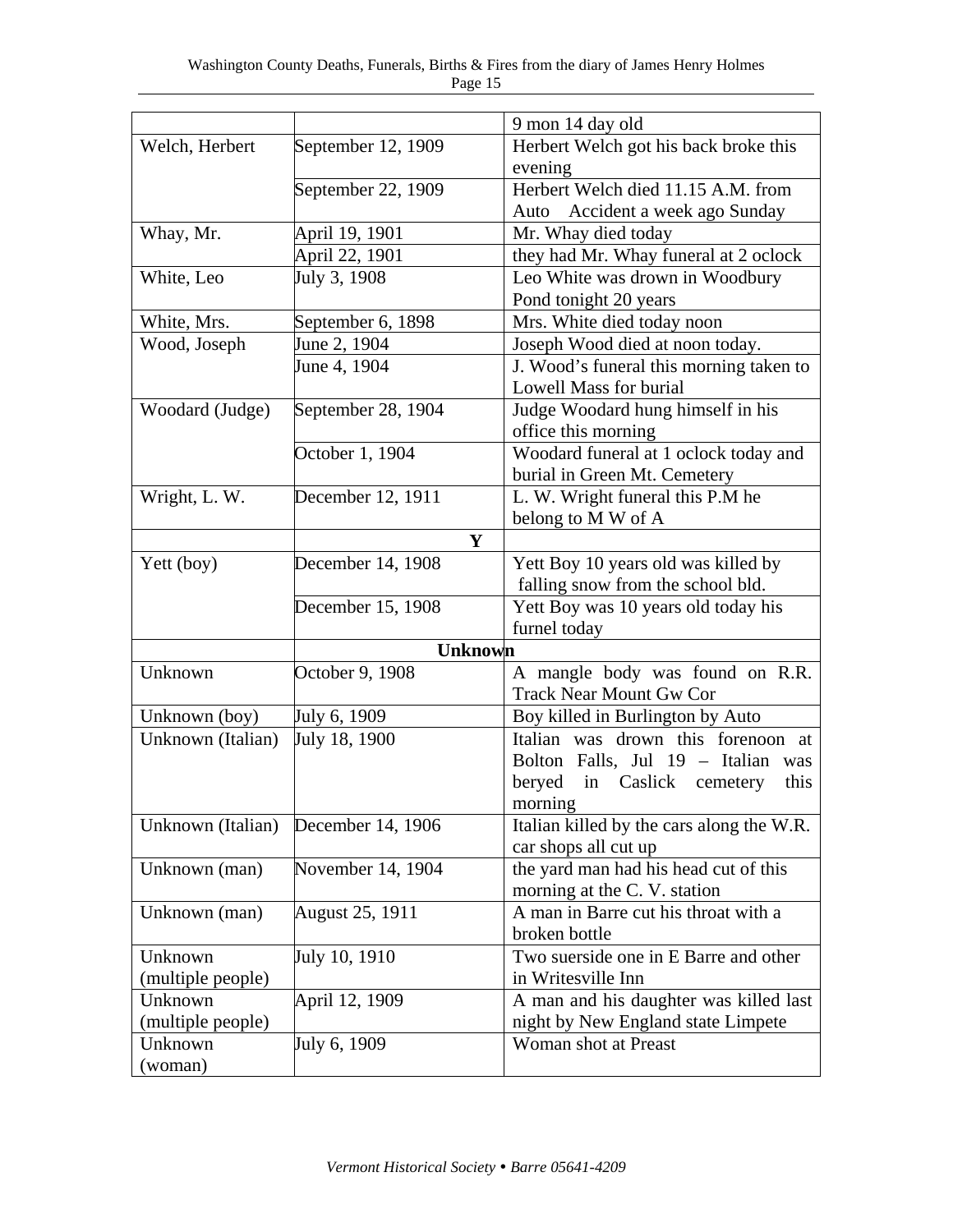| <b>Name of Parent(s)</b>   | <b>Diary Entry Date</b> | <b>Excerpt from Diary Entry</b>                                                                                                     |
|----------------------------|-------------------------|-------------------------------------------------------------------------------------------------------------------------------------|
| <b>Aunt Anna</b>           | August 6, 1902          | Aunt Anna gave birth to a<br>$10#$ boy today                                                                                        |
| Batcheller, Mr. & Mrs. Guy | March 16, 1910          | A son was born to Mr. &<br>Mrs. Guy Batcheller                                                                                      |
| Billing, Mr. & Mrs.        | April 30, 1909          | Mr. & Mrs. Earl Billing are<br>the happy parents of a pair<br>of twins born May First<br>Girls                                      |
| Butterfly, Browney Wife    | August 10, 1909         | <b>Browney Butterfly Wife</b><br>gave birth to a Girl at 11<br>oclock yesterday                                                     |
| Deavitt, Dan & Anna        | March 21, 1900          | Uncle Dan & Aunt Anna<br>gave birth to a dauter at 3<br>oclock                                                                      |
| Donovan, Mrs. Dan          | November 19, 1899       | Mrs. Dan Donovan gave<br>birth to little baby boy                                                                                   |
| Everest, Mr. & Mrs. Fred   | May 4, 1909             | Mr. & Mrs. Fred Everest a 9<br>1/2 Girl born Sunday                                                                                 |
| Forsell, Mr. & Mrs. Carl   | May 4, 1909             | Mr. & Mrs. Carl Forsell are<br>rejoicing over a baby Boy                                                                            |
| Gallup, Harry & Nina       | June 12, 1909           | Ma Gallup telephone to me<br>quter of six said Harry &<br>Nina had a daughter come<br>to them today been<br>marriage 10 month 4 day |
| Gates, Mrs. Fred           | May 7, 1909             | Mrs. Fred Gates lost her<br>baby boy born last night                                                                                |
| Haseltine, Mrs. H. E.      | December 22, 1898       | Mrs. H E Haseltine had a<br>little boy baby 3 minutes<br>after 12 oclock last night                                                 |
| Hayden, Josie              | July 30, 1898           | Josie or Mrs. Hayden had a<br>little girl baby (on Auguast<br>7 mentions seeing "Dan<br>Hayden's baby girl")                        |
| Hayden, Mr. & Mrs. Frank   | April 29, 1904          | A daughter born to Mr. &<br>Mrs. Frank Hayden at 10<br>oclock tonight                                                               |
| Holmes, Chas & Bertha      | August 19, 1908         | Chas & Bertha are the<br>Happy Parents of a 9 lbs<br>Boy Born 3 oclock this<br>morning                                              |
| Holmes, Elmer              | April 28, 1909          | Mert & Wendell came                                                                                                                 |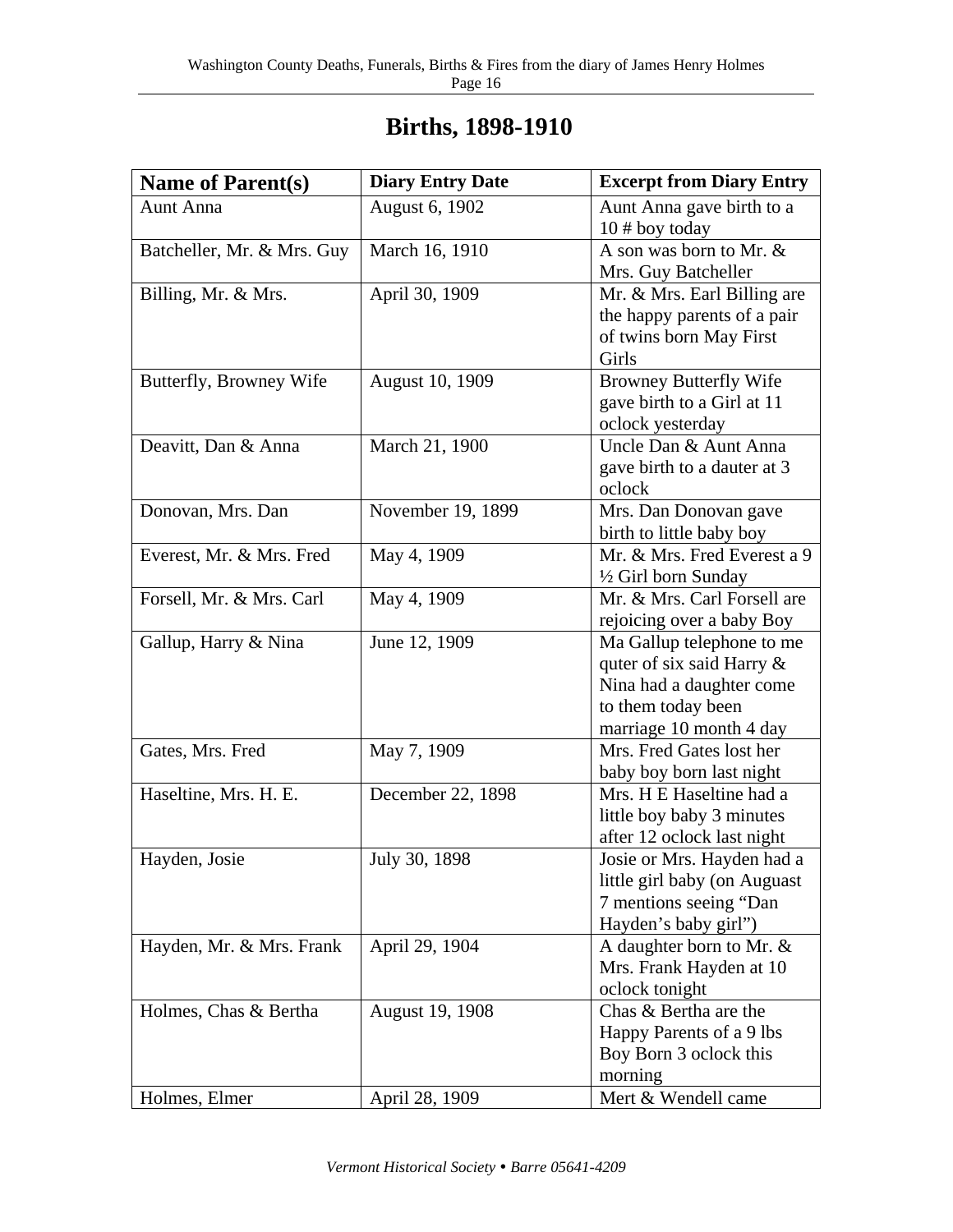|                                  |                   | down st. she called up her<br>Ma she said Elmer Holmes<br>had a boy born Friday April<br>23                                                                                                                                                                          |
|----------------------------------|-------------------|----------------------------------------------------------------------------------------------------------------------------------------------------------------------------------------------------------------------------------------------------------------------|
| Holmes, Charles and Bertha       | October 21, 1906  | Elwin Eugene Holmes born<br>3.30 oclock this afternoon<br>had two Doctorsbaby<br>weight 11 $\frac{1}{2}$ # and was 22<br>inches long [baby born]<br>dead]                                                                                                            |
| Holmes, Eugene                   | August 8, 1910    | Eugene baby borned this<br>evening                                                                                                                                                                                                                                   |
| Holmes, Eugene (Pink)            | June 24, 1908     | Pink Little Girl got along at<br>7 PM weigh 10 Lbs name<br>Alma Susie                                                                                                                                                                                                |
| Holmes, James and Mertie         | August 29, 1905   | Dr. Mc Graines came at 3<br>oclock Baby Holmes born<br>11.20 weight 7 lbs. 2 oz.                                                                                                                                                                                     |
| Holmes, Mr. and Mrs.<br>Henry D. | December 20, 1910 | (Clipping: A daughter was<br>born Tuesday to Mr. and<br>Mrs. Henry D. Holmes, of<br>Bingham street) Henry $\&$<br>Nellie are the happy parent<br>of a 9 $\frac{1}{2}$ # girl 2 oclock this<br>morning at Heaton Hospital<br>had to use Eater and take 15<br>stitches |
| Holmes, Mrs. Ed                  | December 8, 1910  | Mrs. Ed Holmes went up<br>this morning 3 oclock and<br>had a little girl 8 lbs born 9<br>oclock                                                                                                                                                                      |
| Homes, James and Mertie          | December 1, 1910  | Mert taken sick this<br>morning went in a hack to<br>the Hospital at little past 2<br>oclock baby boy borned 25<br>minutes of 8 this evening<br>weighing $6\frac{1}{4}$ lbs                                                                                          |
| Jones, Harry                     | March 27, 1908    | Harry Jones had a new<br>daughter born yesterday                                                                                                                                                                                                                     |
| Juite, Mrs. Fred                 | December 2, 1899  | Mrs. Fred Juite had a baby<br>boy this afternoon                                                                                                                                                                                                                     |
| Kennedy, Mrs. James              | May 26, 1908      | Mrs. James Kennedy little<br>girl arrived today 20 m of<br>Eleven                                                                                                                                                                                                    |
| Kennedy, Mrs. Margaret           | November 19, 1910 | Mrs. Margaret Kennedy had<br>a boy born this morning                                                                                                                                                                                                                 |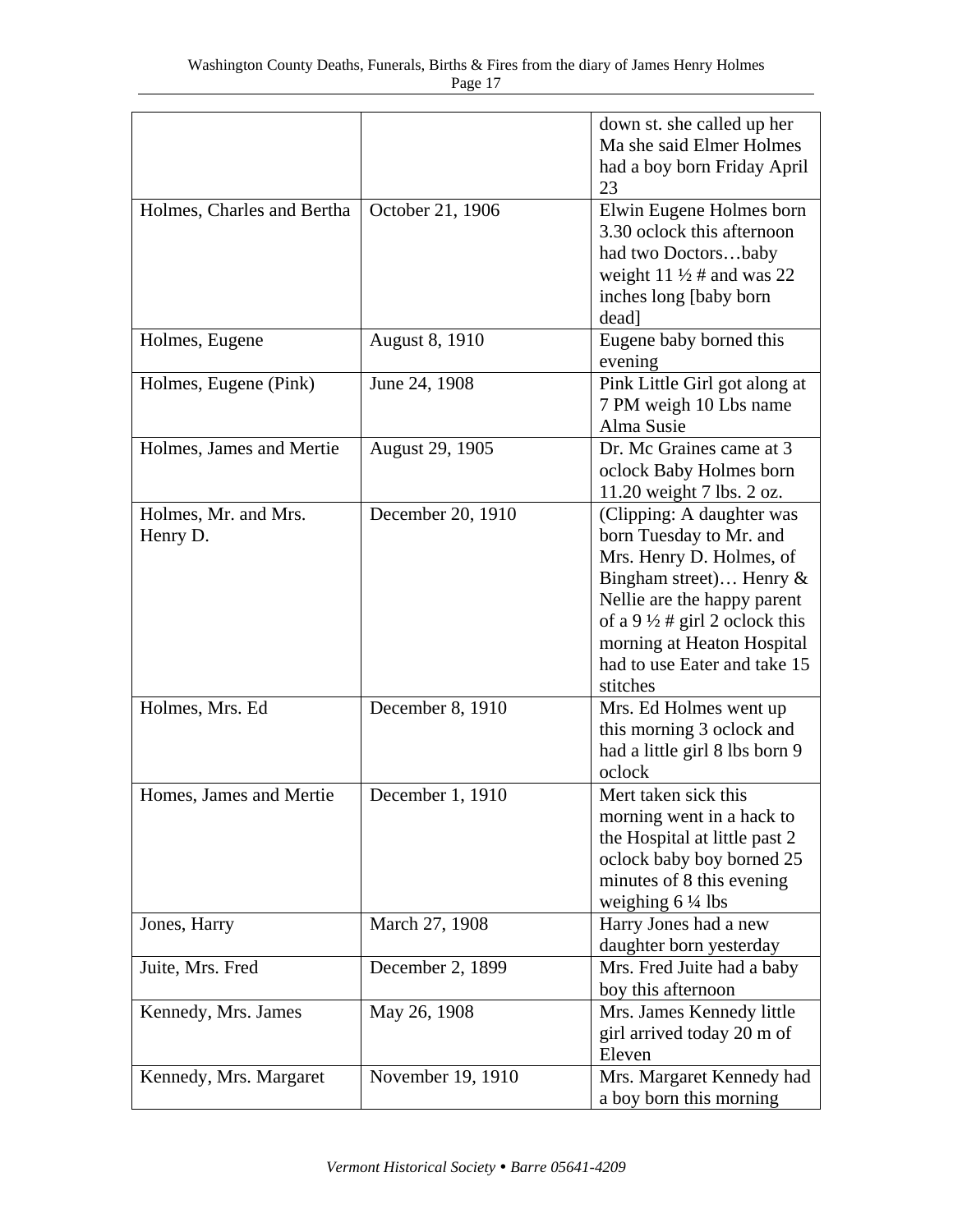|                       |                   | Bertha sister Nellie had a            |
|-----------------------|-------------------|---------------------------------------|
|                       |                   | stillborn the funeral                 |
|                       |                   | tomorrow                              |
| Knaus, Dr. & wife     | July 16, 1908     | Dr. Knaus & wife has a                |
|                       |                   | baby girl                             |
| Lyford, Mr. & Mrs.    | July 14, 1908     | Mr. & Mrs. Lewis Lyford               |
|                       |                   | are rejoicing over a new              |
|                       |                   | Daughter                              |
| Marshall, Mr. & Mrs.  | November 22, 1909 | a son was born yesterday to           |
| Loviolett             |                   | Mr. & Mrs. Loviolett                  |
|                       |                   | Marshall                              |
| Milo, Mrs.            | June 30, 1909     | Mrs. Milo had a $9\frac{1}{2}$ lbs.   |
|                       |                   | Boy yesterday                         |
| Molany, Mat           | December 17, 1908 | Mat Molany has a New                  |
|                       |                   | Little Baby girl 6 oclock             |
|                       |                   | this morning                          |
| Powers, Mrs. E.       | February 14, 1909 | Mrs. E. Powers that was               |
|                       |                   | rooming with us went to the           |
|                       |                   |                                       |
|                       |                   | Hospital at 2 oclock this             |
|                       |                   | morning and by 4 she gave             |
|                       |                   | birth to a Little girl it was a       |
|                       |                   | surprise to us                        |
| Shores, Mr. & Mrs.    | October 9, 1905   | A daughter born to Mr. &              |
|                       |                   | Mrs. H.W. Shores                      |
| Stickney, Harry       | December 25, 1909 | Harry Stickney a daughter             |
|                       |                   | born to them                          |
| Stone, Mr. & Mrs. Ted | May 8, 1909       | Mr. & Mrs. Ted Stone have             |
|                       |                   | a 9 $\frac{1}{2}$ lb. boy born at the |
|                       |                   | hospital yesterday                    |
| Templeton, Mr. & Mrs. | June 16, 1909     | Mr. & Mrs. Clyde                      |
| Clyde                 |                   | Templeton had another boy             |
|                       |                   | born today makes them                 |
|                       |                   | three boys now                        |
| Warner, Mr. & Mrs.    | May 16, 1901      | Mr. & Mrs. Warner Moody               |
|                       |                   | are rejoicing of a little girl        |
|                       |                   | born today                            |
| Yatter, Mr. & Mrs.    | March 19, 1906    | Mr. & Mrs. Joseph Yatter              |
|                       |                   | are the Happy Parents of a            |
|                       |                   | $10 \frac{1}{2}$ lbs. Boy borned this |
|                       |                   | afternoon                             |
|                       |                   |                                       |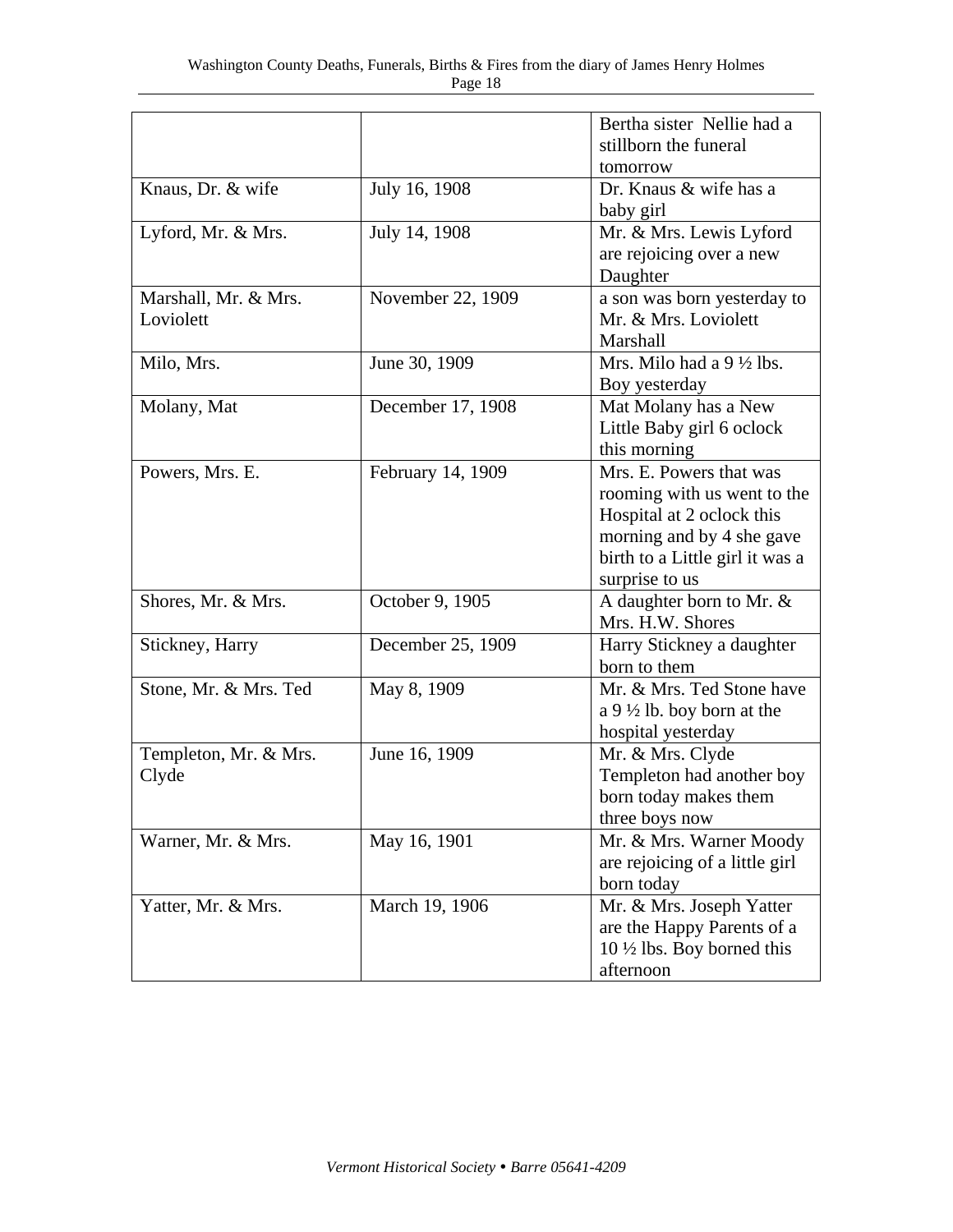| Fires, 1898 -1911 |  |  |  |
|-------------------|--|--|--|
|-------------------|--|--|--|

| <b>Diary Entry Date</b> | <b>Excerpt from Diary Entry</b>                         |
|-------------------------|---------------------------------------------------------|
| August 17, 1898         | Mr. Henry Silloway bilding all burnted to the           |
|                         | ground                                                  |
| January 21, 1899        | There was a fire in Charles Keen Jeweller store last    |
|                         | night about 11 oclock done quite lot of damage          |
|                         | [Jewelry & Watches - Charles Keeene, O. Scott -         |
|                         | Waterbury, Vt.]                                         |
| November 15, 1899       | Warren tenner burnt to the ground at 5 oclock this      |
|                         | morning                                                 |
| March 23, 1900          | the inside work of the Langler block burnt out this     |
|                         | morning lost \$15.000                                   |
| July 25, 1900           | rainy day the lightning stuck Mr. Demon barn and        |
|                         | burnt it to the ground                                  |
| February 23, 1902       | alarm 61 1.30 this morning the Hillside took fire       |
|                         | the Firemen were 3 hours fighting it there were 11      |
|                         | families burnt out of home at 4.10 oclock another       |
|                         | fire broke out of Sibley Cove the whole town turned     |
|                         | out to see it alarm 34                                  |
| March 15, 1902          | Frank Risaly house caut fire in the attic it did not do |
|                         | much damage                                             |
| January 24, 1903        | the Crost Church was gutted by fire this afternoon      |
|                         | hard to fight                                           |
| May 4, 1903             | There was a fire on Hubbard St. at mid night last       |
|                         | night 3 or 4 hundred dollar damage done                 |
| August 11, 1903         | there was a little fire in back of $K & J$ store last   |
|                         | evening I help Uncle Jeff get out some of his books     |
| December 8, 1903        | the fire Department was called out this evening just    |
|                         | a chimney                                               |
| December 29, 1903       | the station at the Jct. burnt to the ground last night  |
| December 30, 1903       | big fire in Barre & also in Middlesex last night lots   |
|                         | of damage done Hotel stable store & House burnt at      |
|                         | Middlesex                                               |
| January 31, 1905        | Watchman Office burnt out last night damage             |
|                         | \$75.00                                                 |
| September 30, 1906      | The fire alarms rung wild for an hour I guess it        |
|                         | woke up every body some truble with wire I guess        |
| March 31, 1907          | Fire on Northfield St. not much damage don              |
| April16, 1907           | One of the Chimney of the Litch House burnt out         |
|                         | this evening                                            |
| December 14, 1906       | there was a fire on Berlin side tenement owned by       |
|                         | Mr. Gordan of Barre it gutted the upper storey          |
| January 27, 1907        | Charles Call Baptist Church took fire done about        |
|                         | \$500 Damage                                            |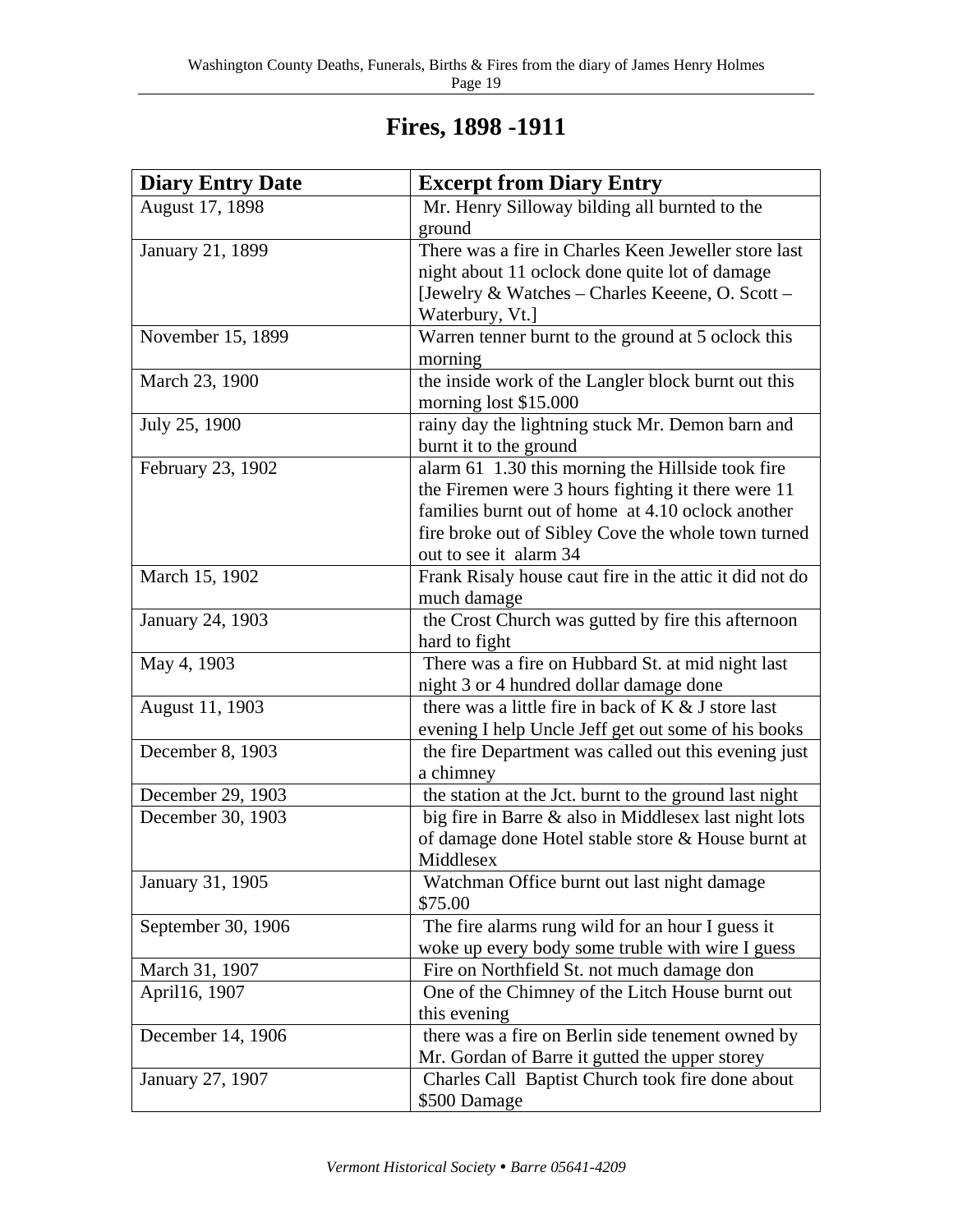| Frank Pitkin House is all on Fire started quter past                                                       |
|------------------------------------------------------------------------------------------------------------|
| 9 this evening                                                                                             |
|                                                                                                            |
|                                                                                                            |
| the Fire alarm rung in twice \$50 damage Cotton                                                            |
| House & Hillside Chimney                                                                                   |
| A big fire in Cleveland, Ohio 175 children lost their                                                      |
| lives                                                                                                      |
| Box 61 Rung in 5 m of 9 in Swayes Tenement last                                                            |
| night                                                                                                      |
| Fire Alarm woke us up about 5 oclock Falt alarm                                                            |
| Bridge burnt in Concord                                                                                    |
| Big fire in Middlebury \$40,000 damage                                                                     |
| a big fire in Wolcott \$40.000 damage done                                                                 |
| Fire alarme 34 sounded quter pass 11 Mert & I got                                                          |
| up & dress went to fire Cane House on Barre St. all                                                        |
| gutted rung out just 1 oclock                                                                              |
| Cane House was damage \$3.000 by Fire it looks if it                                                       |
| was set from the back side                                                                                 |
| J.W. Parmenter store & House Burnt yesterday of E.                                                         |
| <b>Brookfield</b>                                                                                          |
| Big Fire in St. Johnsbury early this morning in the                                                        |
| Citizen saving Bank & Trust Co. building at corner                                                         |
| of Eastern Ave. and Railroad St. 9 Lives Lost and                                                          |
| Damage of over \$50.000                                                                                    |
| \$7.000 Fire in Marshfield 4 oclock this morning                                                           |
| Post office block own by Mr. Orambs [Ormsbee?]                                                             |
| Coal mines in Cherry III. caught Fire Last Saturday                                                        |
| and Traped 300 or 400 men                                                                                  |
| Waterbury Asylum wards 1, 2, and 3 was destroyed                                                           |
| by Fire between $25 \& 30$ thousand \$                                                                     |
| Alarm rung in Fire Box 46 H. J. M. Jones fire in one                                                       |
| room used no water                                                                                         |
| Burlington House destroyed by Fire this evening                                                            |
| the Burlington Fire Saturday Evening was a big one                                                         |
| the Walker Block & Burlington Hotel                                                                        |
| 10 oclock fire alarm box 15 rung in Last night We<br>& Mrs. Gray got up and went to the fire it was in the |
| basement of Temple Co. Store they used some water                                                          |
| Hopkins Block on Spring St. destroyed by Fire 9                                                            |
|                                                                                                            |
|                                                                                                            |
| Family rendered homeless \$5.000 insurance on                                                              |
| block                                                                                                      |
| Big Fire in Jamestown N.Y. \$800.000 Damage                                                                |
| Fire Alarm box 15 rung in for [Electric demino] in<br>Standish basement got a fire No damage aside from    |
|                                                                                                            |